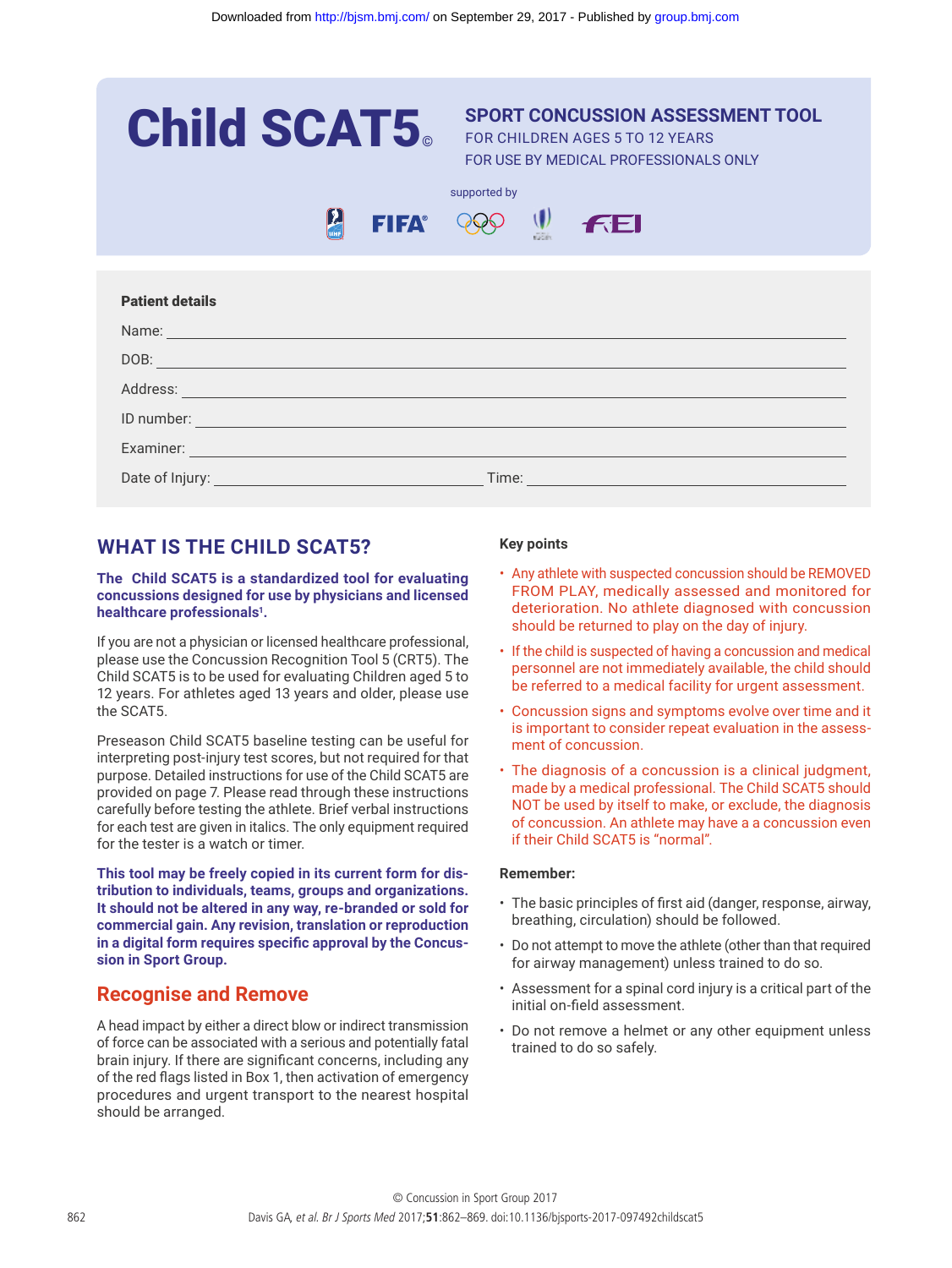### **1**

### **IMMEDIATE OR ON-FIELD ASSESSMENT**

The following elements should be assessed for all athletes who are suspected of having a concussion prior to proceeding to the neurocognitive assessment and ideally should be done on-field after the first first aid / emergency care priorities are completed.

If any of the "Red Flags" or observable signs are noted after a direct or indirect blow to the head, the athlete should be immediately and safely removed from participation and evaluated by a physician or licensed healthcare professional.

Consideration of transportation to a medical facility should be at the discretion of the physician or licensed healthcare professional.

The GCS is important as a standard measure for all patients and can be done serially if necessary in the event of deterioration in conscious state. The cervical spine exam is a critical step of the immediate assessment, however, it does not need to be done serially.

### **STEP 1: RED FLAGS**

#### **RED FLAGS:**

- **• Neck pain or tenderness**
- **• Seizure or convulsion • Loss of consciousness**
- **• Double vision**
- **• Weakness or tingling/ burning in arms or legs**
- **• Severe or increasing headache**
- **• Deteriorating conscious state**
- **• Vomiting**
- **• Increasingly restless, agitated or combative**

## **STEP 2: OBSERVABLE SIGNS**

| Observed on Video □<br>Witnessed $\square$                                                  |   |   |
|---------------------------------------------------------------------------------------------|---|---|
| Lying motionless on the playing surface                                                     | Y |   |
| Balance / gait difficulties / motor incoordination: stumbling, slow /<br>laboured movements | Y | N |
| Disorientation or confusion, or an inability to respond appropriately<br>to questions       | Y | N |
| Blank or vacant look                                                                        | Y | N |
| Facial injury after head trauma                                                             | Y |   |

# **STEP 3: EXAMINATION GLASGOW COMA SCALE (GCS)2**

| <b>Time of assessment</b>       |                |                |                |
|---------------------------------|----------------|----------------|----------------|
| Date of assessment              |                |                |                |
| Best eye response (E)           |                |                |                |
| No eye opening                  | 1              | $\overline{1}$ | $\overline{1}$ |
| Eye opening in response to pain | $\mathfrak{p}$ | $\overline{2}$ | $\overline{2}$ |
| Eye opening to speech           | 3              | 3              | 3              |
| Eyes opening spontaneously      | $\overline{4}$ | $\overline{4}$ | $\overline{4}$ |
| Best verbal response (V)        |                |                |                |
| No verbal response              |                | 1              |                |

| Name:      |  |
|------------|--|
| DOB:       |  |
| Address:   |  |
| ID number: |  |
| Examiner:  |  |
| Date:      |  |

|                                                                                                                                                            |                                                        |                |                | Downloaded from http://bjsm.bmj.com/ on September 29, 2017 - Published by group.bmj.com                                                                                                                                              |                |                |                |
|------------------------------------------------------------------------------------------------------------------------------------------------------------|--------------------------------------------------------|----------------|----------------|--------------------------------------------------------------------------------------------------------------------------------------------------------------------------------------------------------------------------------------|----------------|----------------|----------------|
|                                                                                                                                                            |                                                        |                |                |                                                                                                                                                                                                                                      |                |                |                |
|                                                                                                                                                            |                                                        |                |                | Name: Name: Name: Name: Name: Name: Name: Name: Name: Name: Name: Name: Name: Name: Name: Name: Name: Name: Name: Name: Name: Name: Name: Name: Name: Name: Name: Name: Name: Name: Name: Name: Name: Name: Name: Name: Name:        |                |                |                |
|                                                                                                                                                            |                                                        |                |                |                                                                                                                                                                                                                                      |                |                |                |
| <b>OR ON-FIELD ASSESSMENT</b>                                                                                                                              |                                                        |                |                | DOB: <u>Andrea Maria Company and Company and Company and Company and Company and Company and Company and Company and Company and Company and Company and Company and Company and Company and Company and Company and Company and</u> |                |                |                |
| ments should be assessed for all athletes who                                                                                                              |                                                        |                |                |                                                                                                                                                                                                                                      |                |                |                |
| having a concussion prior to proceeding to the<br>sessment and ideally should be done on-field after                                                       |                                                        |                |                |                                                                                                                                                                                                                                      |                |                |                |
| emergency care priorities are completed.                                                                                                                   |                                                        |                |                | Examiner: <u>Alexander School (Alexander School)</u>                                                                                                                                                                                 |                |                |                |
| Flags" or observable signs are noted after a direct<br>the head, the athlete should be immediately and<br>om participation and evaluated by a physician or |                                                        |                |                |                                                                                                                                                                                                                                      |                |                |                |
| re professional.                                                                                                                                           |                                                        |                |                |                                                                                                                                                                                                                                      |                |                |                |
| transportation to a medical facility should be at                                                                                                          |                                                        |                |                | Incomprehensible sounds                                                                                                                                                                                                              | $\overline{2}$ | $\overline{2}$ | $\mathbf{2}$   |
| he physician or licensed healthcare professional.                                                                                                          |                                                        |                |                | Inappropriate words                                                                                                                                                                                                                  | 3              | 3              | $\sqrt{3}$     |
| ant as a standard measure for all patients and can                                                                                                         |                                                        |                |                | Confused                                                                                                                                                                                                                             | $\overline{4}$ | $\overline{4}$ | $\overline{4}$ |
| necessary in the event of deterioration in conscious                                                                                                       |                                                        |                |                | Oriented                                                                                                                                                                                                                             | 5              | 5              | 5              |
| al spine exam is a critical step of the immediate<br>ever, it does not need to be done serially.                                                           |                                                        |                |                | Best motor response (M)                                                                                                                                                                                                              |                |                |                |
|                                                                                                                                                            |                                                        |                |                | No motor response                                                                                                                                                                                                                    | $\mathbf{1}$   | $\mathbf{1}$   | $\mathbf{1}$   |
| <b>D FLAGS</b>                                                                                                                                             |                                                        |                |                | Extension to pain                                                                                                                                                                                                                    | $\overline{2}$ | $\overline{2}$ | $\overline{2}$ |
|                                                                                                                                                            |                                                        |                |                | Abnormal flexion to pain                                                                                                                                                                                                             | 3              | 3              | 3              |
|                                                                                                                                                            |                                                        |                |                | Flexion / Withdrawal to pain                                                                                                                                                                                                         | $\overline{4}$ | $\overline{4}$ | $\overline{4}$ |
| <b>RED FLAGS:</b>                                                                                                                                          |                                                        |                |                | Localizes to pain                                                                                                                                                                                                                    | 5              | 5              | 5              |
|                                                                                                                                                            | <b>Seizure or convulsion</b>                           |                |                | Obeys commands                                                                                                                                                                                                                       | 6              | 6              | 6              |
|                                                                                                                                                            | <b>Loss of consciousness</b>                           |                |                | Glasgow Coma score (E + V + M)                                                                                                                                                                                                       |                |                |                |
| n<br>tingling/                                                                                                                                             | <b>Deteriorating</b><br>conscious state                |                |                | <b>CERVICAL SPINE ASSESSMENT</b>                                                                                                                                                                                                     |                |                |                |
| ms or legs                                                                                                                                                 | <b>Vomiting</b>                                        |                |                | Does the athlete report that their neck is pain free at rest?                                                                                                                                                                        |                | Y              | N              |
| reasing:                                                                                                                                                   | <b>Increasingly restless,</b><br>agitated or combative |                |                | If there is NO neck pain at rest, does the athlete have a full<br>range of ACTIVE pain free movement?                                                                                                                                |                | Y              | N              |
|                                                                                                                                                            |                                                        |                |                | Is the limb strength and sensation normal?                                                                                                                                                                                           |                | Y              | $\mathsf{N}$   |
| <b>SERVABLE SIGNS</b>                                                                                                                                      |                                                        |                |                | In a patient who is not lucid or fully conscious, a cervical                                                                                                                                                                         |                |                |                |
| Observed on Video $\Box$                                                                                                                                   |                                                        |                |                | spine injury should be assumed until proven otherwise.                                                                                                                                                                               |                |                |                |
| playing surface                                                                                                                                            |                                                        | Υ              | N              | <b>OFFICE OR OFF-FIELD ASSESSMENT</b>                                                                                                                                                                                                |                |                |                |
| s / motor incoordination: stumbling, slow /                                                                                                                |                                                        | Y              | N              | <b>STEP 1: ATHLETE BACKGROUND</b><br>Please note that the neurocognitive assessment should be done in a distraction-free                                                                                                             |                |                |                |
| sion, or an inability to respond appropriately                                                                                                             |                                                        | Y              | N              | environment with the athlete in a resting state.                                                                                                                                                                                     |                |                |                |
|                                                                                                                                                            |                                                        |                |                |                                                                                                                                                                                                                                      |                |                |                |
|                                                                                                                                                            |                                                        | Υ              | N              |                                                                                                                                                                                                                                      |                |                |                |
| trauma                                                                                                                                                     |                                                        | Υ              | N              | Age: $\_\_$                                                                                                                                                                                                                          |                |                |                |
|                                                                                                                                                            |                                                        |                |                | Gender: M / F / Other                                                                                                                                                                                                                |                |                |                |
| AMINATION                                                                                                                                                  |                                                        |                |                | Dominant hand: left / neither / right                                                                                                                                                                                                |                |                |                |
| $\mathsf{COMA}\;\mathsf{SCALE}\;(\mathsf{GCS})^2$                                                                                                          |                                                        |                |                | How many diagnosed concussions has the                                                                                                                                                                                               |                |                |                |
|                                                                                                                                                            |                                                        |                |                | athlete had in the past?: __                                                                                                                                                                                                         |                |                |                |
|                                                                                                                                                            |                                                        |                |                | How long was the recovery (time to being cleared to play)                                                                                                                                                                            |                |                |                |
|                                                                                                                                                            |                                                        |                |                | from the most recent concussion?: ______                                                                                                                                                                                             |                |                | (days)         |
|                                                                                                                                                            | $\mathbf{1}$                                           | $\mathbf{1}$   | $\mathbf{1}$   | Has the athlete ever been:                                                                                                                                                                                                           |                |                |                |
| e to pain                                                                                                                                                  | $\overline{2}$                                         | $\overline{2}$ | $\overline{2}$ | Hospitalized for a head injury?                                                                                                                                                                                                      |                | Yes            | No             |
|                                                                                                                                                            | 3                                                      | 3              | 3              | Diagnosed / treated for headache disorder or migraines?                                                                                                                                                                              |                | Yes            | No             |
| ously                                                                                                                                                      | $\overline{4}$                                         | $\overline{4}$ | $\overline{4}$ | Diagnosed with a learning disability / dyslexia?                                                                                                                                                                                     |                | Yes            | No             |
| I)                                                                                                                                                         |                                                        |                |                | Diagnosed with ADD / ADHD?                                                                                                                                                                                                           |                | Yes            | No             |
|                                                                                                                                                            | $\mathbf{1}$                                           | $\mathbf{1}$   | $\mathbf{1}$   | Diagnosed with depression, anxiety or other psychiatric disorder?                                                                                                                                                                    |                | Yes            | No             |
|                                                                                                                                                            |                                                        |                |                |                                                                                                                                                                                                                                      |                |                |                |
|                                                                                                                                                            |                                                        |                |                |                                                                                                                                                                                                                                      |                |                |                |
|                                                                                                                                                            |                                                        |                |                | © Concussion in Sport Group 2017                                                                                                                                                                                                     |                |                |                |

## **CERVICAL SPINE ASSESSMENT**

| Does the athlete report that their neck is pain free at rest?                                         | Υ | N |
|-------------------------------------------------------------------------------------------------------|---|---|
| If there is NO neck pain at rest, does the athlete have a full<br>range of ACTIVE pain free movement? | V | N |
| Is the limb strength and sensation normal?                                                            |   | N |

### **OFFICE OR OFF-FIELD ASSESSMENT STEP 1: ATHLETE BACKGROUND**

| Years of education completed: New Year 2008 and 2009 and 2009 and 2009 and 2009 and 2009 and 2009 and 2009 and                                                                                                                      |     |           |
|-------------------------------------------------------------------------------------------------------------------------------------------------------------------------------------------------------------------------------------|-----|-----------|
| Age: <u>example</u> and a series of the series of the series of the series of the series of the series of the series of the series of the series of the series of the series of the series of the series of the series of the serie |     |           |
| Gender: M / F / Other                                                                                                                                                                                                               |     |           |
| Dominant hand: left / neither / right                                                                                                                                                                                               |     |           |
| How many diagnosed concussions has the                                                                                                                                                                                              |     |           |
|                                                                                                                                                                                                                                     |     |           |
| How long was the recovery (time to being cleared to play)                                                                                                                                                                           |     |           |
|                                                                                                                                                                                                                                     |     |           |
| Has the athlete ever been:                                                                                                                                                                                                          |     |           |
| Hospitalized for a head injury?                                                                                                                                                                                                     | Yes | <b>No</b> |

| <b>HUSDILAILLEU TUI A HEAU IIIIUI V :</b>                         | 155        | $\mathbf{N}$ |
|-------------------------------------------------------------------|------------|--------------|
| Diagnosed / treated for headache disorder or migraines?           | <b>Yes</b> | <b>No</b>    |
| Diagnosed with a learning disability / dyslexia?                  | Yes        | <b>No</b>    |
| Diagnosed with ADD / ADHD?                                        | Yes        | <b>No</b>    |
| Diagnosed with depression, anxiety or other psychiatric disorder? | Yes        | <b>No</b>    |
| Current medications? If yes, please list:                         |            |              |

Davis GA, *et al. Br J Sports Med* 2017;**51**:862–869. doi:10.1136/bjsports-2017-097492childscat5 © Concussion in Sport Group 2017 © Concussion in Sport Group 2017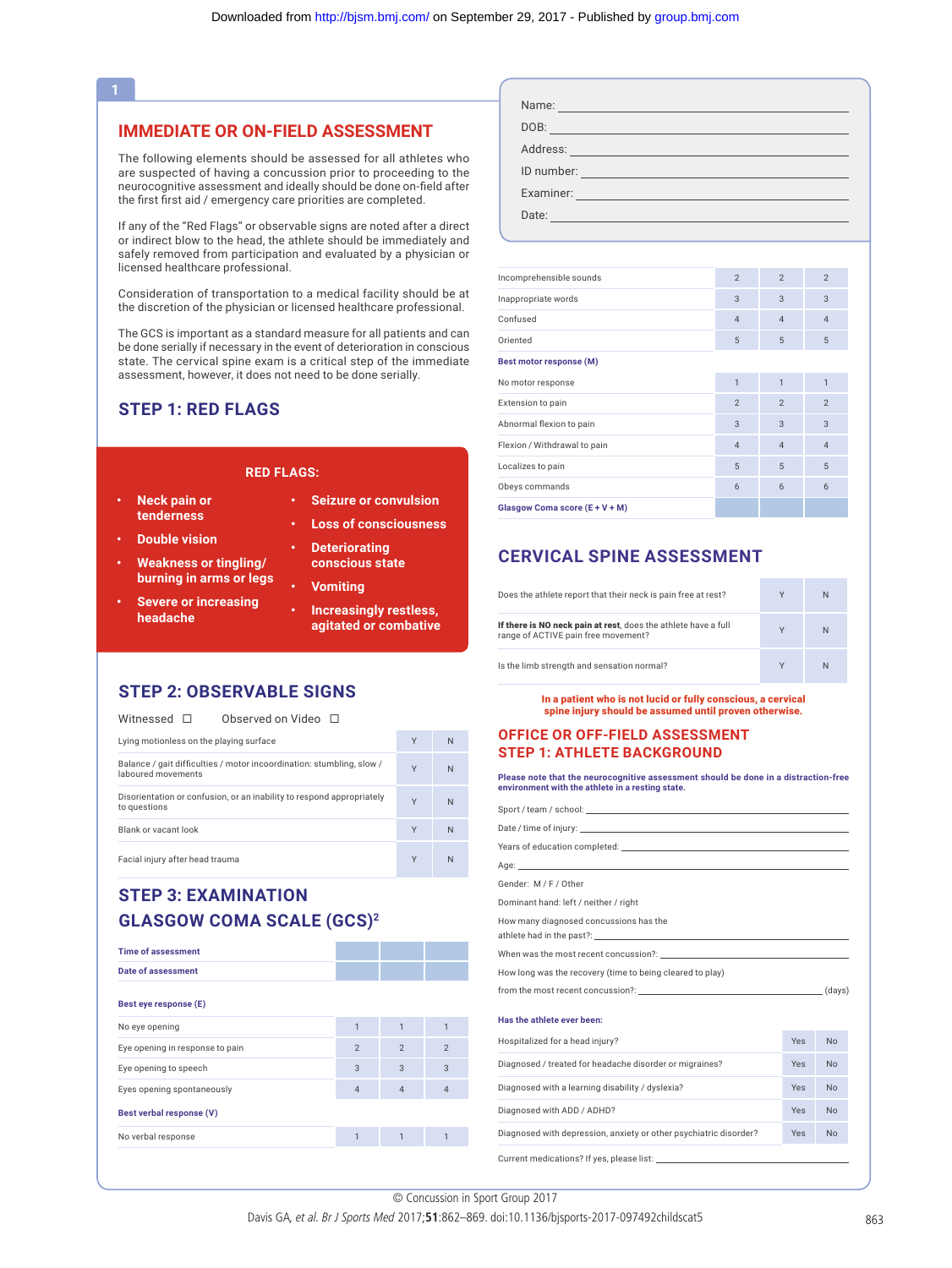## **STEP 2: SYMPTOM EVALUATION**

#### **To be done in a resting state**

**Please Check:** □ Baseline □ Post-Injury

| <b>TEP 2: SYMPTOM EVALUATION</b><br>e athlete should be given the symptom form and asked to read this instruction paragraph out<br>d then complete the symptom scale. For the baseline assessment, the athlete should rate his/<br>r symptoms based on how he/she typically feels and for the post injury assessment the athlete<br>ould rate their symptoms at this point in time.<br>be done in a resting state |                      |                     |                        |              |                                                                    |                      |  |
|-------------------------------------------------------------------------------------------------------------------------------------------------------------------------------------------------------------------------------------------------------------------------------------------------------------------------------------------------------------------------------------------------------------------|----------------------|---------------------|------------------------|--------------|--------------------------------------------------------------------|----------------------|--|
| ease Check: □ Baseline □ Post-Injury<br>$\overline{2}$                                                                                                                                                                                                                                                                                                                                                            |                      |                     |                        |              |                                                                    |                      |  |
| <b>Child Report<sup>3</sup></b>                                                                                                                                                                                                                                                                                                                                                                                   | Not at all/<br>Never | A little/<br>Rarely | Somewhat/<br>Sometimes | A lot/ Often |                                                                    |                      |  |
| I have headaches                                                                                                                                                                                                                                                                                                                                                                                                  | $\bf 0$              | $\mathbf{1}$        | $\overline{2}$         | 3            | <b>Parent Report</b>                                               |                      |  |
| I feel dizzy                                                                                                                                                                                                                                                                                                                                                                                                      | 0                    | $\mathbf{1}$        | $\overline{2}$         | 3            | The child:                                                         | Not at all/<br>Never |  |
| I feel like the room is spinning                                                                                                                                                                                                                                                                                                                                                                                  | $\bf 0$              | $\mathbf{1}$        | $\mathbf{2}$           | 3            | has headaches                                                      | 0                    |  |
| I feel like I'm going to faint                                                                                                                                                                                                                                                                                                                                                                                    | $\overline{0}$       | $\mathbf{1}$        | $\overline{2}$         | 3            | feels dizzy                                                        | 0                    |  |
| Things are blurry when<br>I look at them                                                                                                                                                                                                                                                                                                                                                                          | $\mathsf 0$          | $\mathbf{1}$        | $\overline{2}$         | 3            | has a feeling that the<br>room is spinning                         | $\overline{0}$       |  |
| I see double                                                                                                                                                                                                                                                                                                                                                                                                      | $\mathsf 0$          | $\mathbf{1}$        | $\mathbf{2}$           | $\sqrt{3}$   | feels faint                                                        | $\overline{0}$       |  |
| I feel sick to my stomach                                                                                                                                                                                                                                                                                                                                                                                         | $\mathsf 0$          | $\mathbf{1}$        | $\overline{2}$         | 3            | has blurred vision                                                 | $\overline{0}$       |  |
| My neck hurts                                                                                                                                                                                                                                                                                                                                                                                                     | $\bf 0$              | $\mathbf{1}$        | $\overline{2}$         | 3            | has double vision                                                  | $\bf 0$              |  |
| I get tired a lot                                                                                                                                                                                                                                                                                                                                                                                                 | 0                    | $\mathbf{1}$        | $\mathbf{2}$           | 3            | experiences nausea                                                 | $\overline{0}$       |  |
| I get tired easily                                                                                                                                                                                                                                                                                                                                                                                                | $\overline{0}$       | $\mathbf{1}$        | $\overline{2}$         | 3            | has a sore neck                                                    | $\overline{0}$       |  |
| I have trouble paying attention                                                                                                                                                                                                                                                                                                                                                                                   | $\mathsf 0$          | $\mathbf{1}$        | $\mathbf{2}$           | 3            | gets tired a lot                                                   | $\bf 0$              |  |
| I get distracted easily                                                                                                                                                                                                                                                                                                                                                                                           | $\bf 0$              | $\mathbf{1}$        | $\overline{2}$         | 3            | gets tired easily                                                  | 0                    |  |
| I have a hard time concentrating                                                                                                                                                                                                                                                                                                                                                                                  | $\mathsf 0$          | $\mathbf{1}$        | $\overline{2}$         | 3            | has trouble sustaining attention                                   | $\bf 0$              |  |
| I have problems remember-                                                                                                                                                                                                                                                                                                                                                                                         | $\mathsf 0$          | $\mathbf{1}$        | $\mathbf{2}$           | 3            | is easily distracted                                               | $\overline{0}$       |  |
| ing what people tell me                                                                                                                                                                                                                                                                                                                                                                                           |                      |                     |                        |              | has difficulty concentrating                                       | $\overline{0}$       |  |
| I have problems<br>following directions                                                                                                                                                                                                                                                                                                                                                                           | $\mathsf 0$          | $\mathbf{1}$        | $\overline{2}$         | 3            | has problems remember-                                             |                      |  |
| I daydream too much                                                                                                                                                                                                                                                                                                                                                                                               | $\mathsf{O}\xspace$  | $\mathbf{1}$        | $\overline{2}$         | $\sqrt{3}$   | ing what he/she is told                                            | $\overline{0}$       |  |
| I get confused                                                                                                                                                                                                                                                                                                                                                                                                    | $\mathsf 0$          | $\mathbf{1}$        | $\overline{2}$         | 3            | has difficulty following<br>directions                             | $\overline{0}$       |  |
| I forget things                                                                                                                                                                                                                                                                                                                                                                                                   | $\mathsf 0$          | $\mathbf{1}$        | $\overline{2}$         | 3            | tends to daydream                                                  | 0                    |  |
| I have problems finishing things                                                                                                                                                                                                                                                                                                                                                                                  | $\mathsf 0$          | $\mathbf{1}$        | $\overline{2}$         | 3            | gets confused                                                      | $\bf 0$              |  |
| I have trouble figuring things out                                                                                                                                                                                                                                                                                                                                                                                | $\mathsf 0$          | $\mathbf{1}$        | $\overline{2}$         | 3            | is forgetful                                                       | $\mathsf 0$          |  |
| It's hard for me to<br>learn new things                                                                                                                                                                                                                                                                                                                                                                           | $\bf 0$              | $\mathbf{1}$        | $\overline{2}$         | 3            | has difficulty completing tasks                                    | 0                    |  |
| Total number of symptoms:                                                                                                                                                                                                                                                                                                                                                                                         |                      |                     |                        | of 21        | has poor problem solving skills                                    | 0                    |  |
| Symptom severity score:                                                                                                                                                                                                                                                                                                                                                                                           |                      |                     |                        | of 63        | has problems learning                                              | $\mathsf 0$          |  |
| Do the symptoms get worse with physical activity?                                                                                                                                                                                                                                                                                                                                                                 |                      |                     | Υ                      | $\mathsf{N}$ | Total number of symptoms:                                          |                      |  |
| Do the symptoms get worse with trying to think?                                                                                                                                                                                                                                                                                                                                                                   |                      |                     | Υ                      | $\mathsf{N}$ | Symptom severity score:                                            |                      |  |
| <b>Overall rating for child to answer:</b>                                                                                                                                                                                                                                                                                                                                                                        |                      |                     |                        |              | Do the symptoms get worse with physical activity?                  |                      |  |
|                                                                                                                                                                                                                                                                                                                                                                                                                   |                      |                     |                        |              | Do the symptoms get worse with mental activity?                    |                      |  |
| On a scale of 0 to 10 (where 10 is<br>normal), how do you feel now?                                                                                                                                                                                                                                                                                                                                               |                      | Very bad            | 0 1 2 3 4 5 6 7 8 9 10 | Very good    | <b>Overall rating for parent/teacher/</b><br>coach/carer to answer |                      |  |
| If not 10, in what way do you feel different?:                                                                                                                                                                                                                                                                                                                                                                    |                      |                     |                        |              | On a scale of 0 to 100% (where 100% is normal), how wo             |                      |  |
|                                                                                                                                                                                                                                                                                                                                                                                                                   |                      |                     |                        |              | If not 100%, in what way does the child seem different?            |                      |  |

### **Overall rating for child to answer:**

|                                                                     | Very bad |  |  | Very good |  |  |  |                        |
|---------------------------------------------------------------------|----------|--|--|-----------|--|--|--|------------------------|
| On a scale of 0 to 10 (where 10 is<br>normal), how do you feel now? |          |  |  |           |  |  |  | 0 1 2 3 4 5 6 7 8 9 10 |
| If not 10, in what way do you feel different?:                      |          |  |  |           |  |  |  |                        |

| Name:      | <u> 1989 - Johann Stein, mars andrewinn am der stein der Stein und der Stein und der Stein und der Stein und der</u> |
|------------|----------------------------------------------------------------------------------------------------------------------|
| DOB:       |                                                                                                                      |
|            |                                                                                                                      |
| ID number: | <u> 1989 - Jan Sterlinger, fransk politiker (</u>                                                                    |
| Examiner:  |                                                                                                                      |
| Date:      | <u> 1999 - Johann Barn, mars ann an t-A</u>                                                                          |
|            |                                                                                                                      |

| <b>Parent Report</b>                                      |                      |                     |                        |              |  |  |
|-----------------------------------------------------------|----------------------|---------------------|------------------------|--------------|--|--|
| The child:                                                | Not at all/<br>Never | A little/<br>Rarely | Somewhat/<br>Sometimes | A lot/ Often |  |  |
| has headaches                                             | $\overline{0}$       | 1                   | $\overline{2}$         | 3            |  |  |
| feels dizzy                                               | $\overline{0}$       | $\overline{1}$      | $\overline{2}$         | 3            |  |  |
| has a feeling that the<br>room is spinning                | $\overline{0}$       | 1                   | $\overline{2}$         | 3            |  |  |
| feels faint                                               | $\mathbf{0}$         | $\overline{1}$      | $\overline{2}$         | 3            |  |  |
| has blurred vision                                        | $\Omega$             | $\mathbf{1}$        | $\overline{2}$         | 3            |  |  |
| has double vision                                         | $\overline{0}$       | 1                   | $\overline{2}$         | 3            |  |  |
| experiences nausea                                        | $\overline{0}$       | 1                   | $\overline{2}$         | 3            |  |  |
| has a sore neck                                           | $\overline{0}$       | 1                   | $\overline{2}$         | 3            |  |  |
| gets tired a lot                                          | $\overline{0}$       | 1                   | $\overline{2}$         | 3            |  |  |
| gets tired easily                                         | 0                    | $\mathbf{1}$        | $\overline{2}$         | 3            |  |  |
| has trouble sustaining attention                          | $\overline{0}$       | 1                   | $\overline{2}$         | 3            |  |  |
| is easily distracted                                      | $\overline{0}$       | 1                   | $\overline{2}$         | 3            |  |  |
| has difficulty concentrating                              | $\overline{0}$       | 1                   | $\overline{2}$         | 3            |  |  |
| has problems remember-<br>ing what he/she is told         | $\mathbf{0}$         | 1                   | $\overline{2}$         | 3            |  |  |
| has difficulty following<br>directions                    | $\overline{0}$       | $\mathbf{1}$        | $\overline{2}$         | 3            |  |  |
| tends to daydream                                         | $\overline{0}$       | 1                   | $\overline{2}$         | 3            |  |  |
| gets confused                                             | $\mathbf{0}$         | 1                   | $\overline{2}$         | 3            |  |  |
| is forgetful                                              | $\overline{0}$       | $\overline{1}$      | $\overline{2}$         | 3            |  |  |
| has difficulty completing tasks                           | $\overline{0}$       | 1                   | $\overline{2}$         | 3            |  |  |
| has poor problem solving skills                           | $\mathbf{0}$         | 1                   | $\overline{2}$         | 3            |  |  |
| has problems learning                                     | $\overline{0}$       | $\overline{1}$      | $\overline{2}$         | 3            |  |  |
| Total number of symptoms:                                 |                      |                     |                        | of 21        |  |  |
| Symptom severity score:                                   |                      |                     |                        | of 63        |  |  |
| Do the symptoms get worse with physical activity?         |                      |                     | Υ                      | N            |  |  |
| Do the symptoms get worse with mental activity?<br>Y<br>N |                      |                     |                        |              |  |  |

### **Overall rating for parent/teacher/ coach/carer to answer**

On a scale of 0 to 100% (where 100% is normal), how would you rate the child now?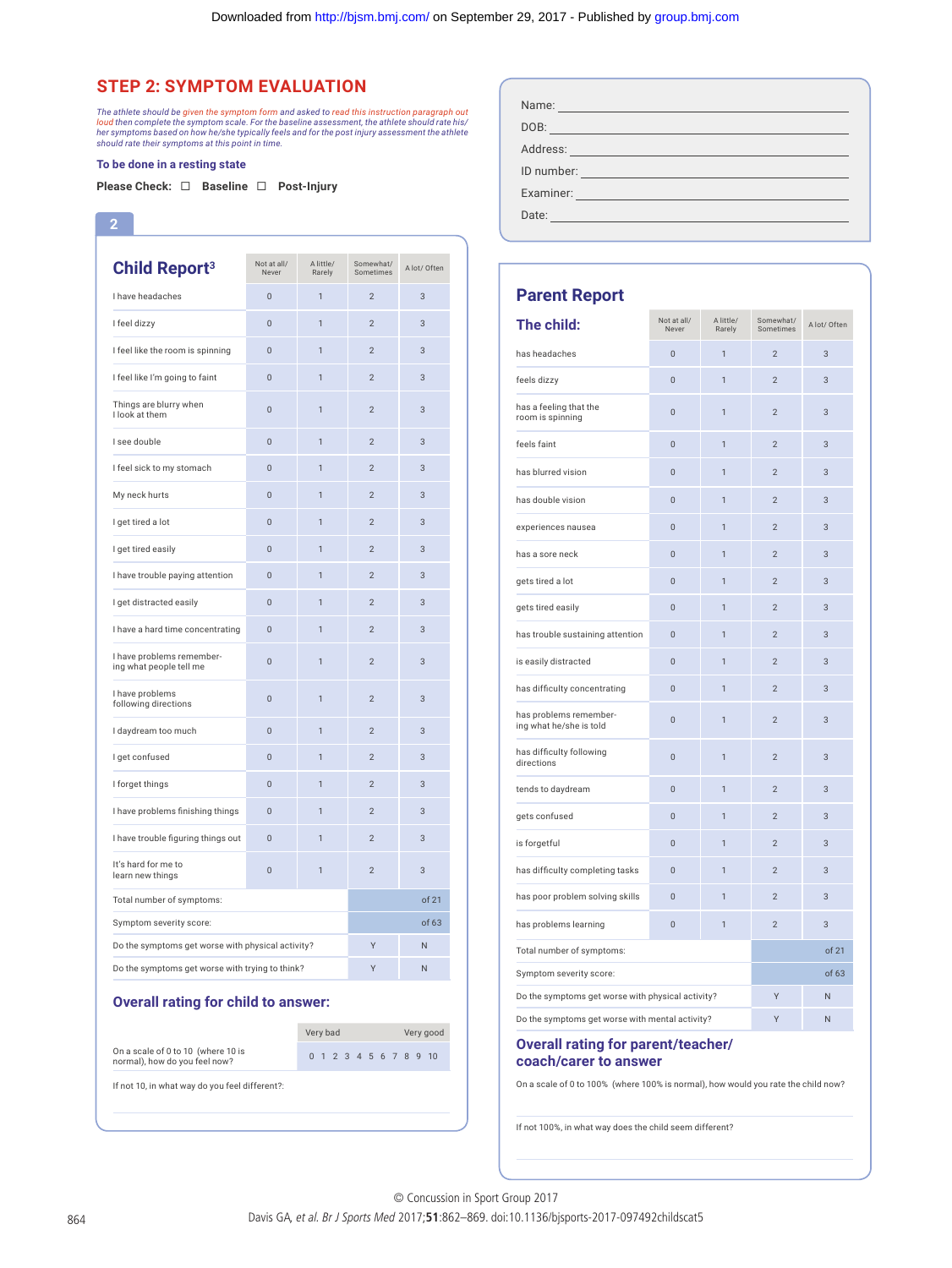### **STEP 3: COGNITIVE SCREENING**

**Standardized Assessment of Concussion - Child Version (SAC-C)4**

### **IMMEDIATE MEMORY**

The Immediate Memory component can be completed using the traditional 5-word per trial list or optionally using 10-words per trial to minimise any ceiling effect. All 3 trials must be administered irrespective of the number correct on the first trial. Administer at the rate of one word per second.

#### Please choose EITHER the 5 or 10 word list groups and circle the specific word list chosen for this test.

*I am going to test your memory. I will read you a list of words and when I am done, repeat*  back as many words as you can remember, in any order. For Trials 2 & 3: I am going to repeat<br>the same list again. Repeat back as many words as you can remember in any order, even if<br>you said the word before.

| List |        | Alternate 5 word lists             |                |                               | Score (of 5)  |  |                         |       |  |
|------|--------|------------------------------------|----------------|-------------------------------|---------------|--|-------------------------|-------|--|
|      |        |                                    |                |                               |               |  | Trial 1 Trial 2 Trial 3 |       |  |
| Α    | Finger | Penny                              | <b>Blanket</b> | Lemon                         | Insect        |  |                         |       |  |
| B    | Candle | Paper                              | Sugar          | Sandwich                      | Wagon         |  |                         |       |  |
| C    | Baby   | Monkey                             | Perfume        | Sunset                        | Iron          |  |                         |       |  |
| D    | Elbow  | Apple                              | Carpet         | Saddle                        | <b>Bubble</b> |  |                         |       |  |
| E    | Jacket | Arrow                              | Pepper         | Cotton                        | Movie         |  |                         |       |  |
| F    | Dollar | Honey                              | Mirror         | Saddle                        | Anchor        |  |                         |       |  |
|      |        |                                    |                | <b>Immediate Memory Score</b> |               |  |                         | of 15 |  |
|      |        | Time that last trial was completed |                |                               |               |  |                         |       |  |

| List |                                    |        | Alternate 10 word lists |                               |        |  | Score (of 10)           |       |
|------|------------------------------------|--------|-------------------------|-------------------------------|--------|--|-------------------------|-------|
|      |                                    |        |                         |                               |        |  | Trial 1 Trial 2 Trial 3 |       |
| G    | Finger                             | Penny  | Blanket                 | Lemon                         | Insect |  |                         |       |
|      | Candle                             | Paper  | Sugar                   | Sandwich                      | Wagon  |  |                         |       |
| Н    | Baby                               | Monkey | Perfume                 | Sunset                        | Iron   |  |                         |       |
|      | Elbow                              | Apple  | Carpet                  | Saddle                        | Bubble |  |                         |       |
| ı    | Jacket                             | Arrow  | Pepper                  | Cotton                        | Movie  |  |                         |       |
|      | Dollar                             | Honey  | Mirror                  | Saddle                        | Anchor |  |                         |       |
|      |                                    |        |                         | <b>Immediate Memory Score</b> |        |  |                         | of 30 |
|      | Time that last trial was completed |        |                         |                               |        |  |                         |       |

| Name: Name: Name: Name: Name: Name: Name: Name: Name: Name: Name: Name: Name: Name: Name: Name: Name: Name: Name: Name: Name: Name: Name: Name: Name: Name: Name: Name: Name: Name: Name: Name: Name: Name: Name: Name: Name: |                                                                            |                                                                                                                                                                                                                                      |  |
|-------------------------------------------------------------------------------------------------------------------------------------------------------------------------------------------------------------------------------|----------------------------------------------------------------------------|--------------------------------------------------------------------------------------------------------------------------------------------------------------------------------------------------------------------------------------|--|
| DOB:                                                                                                                                                                                                                          | the control of the control of the control of the control of the control of |                                                                                                                                                                                                                                      |  |
| Address: <u>Address:</u>                                                                                                                                                                                                      |                                                                            |                                                                                                                                                                                                                                      |  |
| ID number:                                                                                                                                                                                                                    |                                                                            | <u> 1970 - Jan Stein Harry Harry Harry Harry Harry Harry Harry Harry Harry Harry Harry Harry Harry Harry Harry Harry Harry Harry Harry Harry Harry Harry Harry Harry Harry Harry Harry Harry Harry Harry Harry Harry Harry Harry</u> |  |
| Examiner:                                                                                                                                                                                                                     |                                                                            |                                                                                                                                                                                                                                      |  |
| Date:                                                                                                                                                                                                                         | the control of the control of the control of the control of the control of |                                                                                                                                                                                                                                      |  |

# **CONCENTRATION**

### **DIGITS BACKWARDS**

|                                                                                                                                            |                                    |        |                         |       |                            |                                           | <b>Concentration Total Score (Digits + Days)</b>                                                                                                                                                                                     |        |              |                                |
|--------------------------------------------------------------------------------------------------------------------------------------------|------------------------------------|--------|-------------------------|-------|----------------------------|-------------------------------------------|--------------------------------------------------------------------------------------------------------------------------------------------------------------------------------------------------------------------------------------|--------|--------------|--------------------------------|
|                                                                                                                                            |                                    |        |                         |       |                            |                                           |                                                                                                                                                                                                                                      |        | Days Score   | of 1                           |
|                                                                                                                                            |                                    |        |                         |       |                            | So you'll say Sunday, Saturday. Go ahead. | Now tell me the days of the week in reverse order. Start with the last day and go backward.<br>Sunday - Saturday - Friday - Thursday - Wednesday - Tuesday - Monday                                                                  |        |              | 0 <sub>1</sub>                 |
|                                                                                                                                            |                                    |        |                         |       |                            |                                           | <b>DAYS IN REVERSE ORDER</b>                                                                                                                                                                                                         |        |              |                                |
|                                                                                                                                            |                                    |        |                         |       |                            |                                           |                                                                                                                                                                                                                                      |        |              |                                |
|                                                                                                                                            |                                    |        |                         |       |                            |                                           | <b>Digits Score:</b>                                                                                                                                                                                                                 |        |              | of 5                           |
|                                                                                                                                            | Time that last trial was completed |        |                         |       | $8 - 4 - 1 - 9 - 3 - 5$    | $4 - 2 - 7 - 3 - 9 - 8$                   | $3 - 1 - 7 - 8 - 2 - 6$                                                                                                                                                                                                              | Υ      | N            | $\mathbf{1}$                   |
|                                                                                                                                            | <b>Immediate Memory Score</b>      |        |                         | of 30 | $2 - 6 - 4 - 8 - 1 - 7$    | $6 - 9 - 7 - 3 - 8 - 2$                   | $5 - 8 - 6 - 2 - 4 - 9$                                                                                                                                                                                                              | Υ      | $\mathsf{N}$ | $\overline{0}$                 |
|                                                                                                                                            |                                    |        |                         |       | $4 - 1 - 7 - 5 - 2$        | $9 - 4 - 1 - 7 - 5$                       | $8 - 3 - 9 - 6 - 4$                                                                                                                                                                                                                  | Υ      | $\mathsf{N}$ | $\mathbf{1}$                   |
| Mirror<br>ey                                                                                                                               | Saddle                             | Anchor |                         |       | $1 - 7 - 9 - 2 - 6$        | $4 - 1 - 8 - 6 - 9$                       | $2 - 4 - 7 - 5 - 8$                                                                                                                                                                                                                  | Υ      | N            | $\overline{0}$                 |
| Pepper<br>W                                                                                                                                | Cotton                             | Movie  |                         |       | $9 - 7 - 2 - 3$            | $2 - 1 - 6 - 9 -$                         | $3 - 9 - 2 - 4$                                                                                                                                                                                                                      | Υ      | N            | $\mathbf{1}$                   |
| Carpet<br>le                                                                                                                               | Saddle                             | Bubble |                         |       | $4 - 1 - 8 - 3$            | $5 - 1 - 8$<br>$2 - 7 - 9 - 3$            | $1 - 6 - 8 - 3$                                                                                                                                                                                                                      | Υ      | N<br>N       | $\mathbf{1}$<br>$\overline{0}$ |
| Perfume<br>key                                                                                                                             | Sunset                             | Iron   |                         |       | $7 - 8 - 2$<br>$9 - 2 - 6$ | $3 - 8 - 2$                               | $2 - 7 - 1$<br>$4 - 7 - 9$                                                                                                                                                                                                           | Υ<br>Υ | N            | $\overline{0}$                 |
| Sugar<br>er                                                                                                                                | Sandwich                           | Wagon  |                         |       | $5 - 9$                    | $6 - 1$                                   | $5-1$                                                                                                                                                                                                                                | Y      | N            | $\mathbf{1}$                   |
| Blanket<br>ny                                                                                                                              | Lemon                              | Insect |                         |       | $2 - 7$                    | $9 - 2$                                   | $7 - 8$                                                                                                                                                                                                                              | Υ      | N            | $\bf 0$                        |
|                                                                                                                                            |                                    |        | Trial 1 Trial 2 Trial 3 |       | List D                     | List E                                    | List F                                                                                                                                                                                                                               |        |              |                                |
| Alternate 10 word lists                                                                                                                    |                                    |        |                         |       | $5 - 3 - 9 - 1 - 4 - 8$    | $7 - 2 - 4 - 8 - 5 - 6$                   | $9 - 2 - 6 - 5 - 1 - 4$                                                                                                                                                                                                              | Υ      | N            | $\mathbf{1}$                   |
|                                                                                                                                            |                                    |        | Score (of 10)           |       | $7 - 1 - 8 - 4 - 6 - 2$    | $8 - 3 - 1 - 9 - 6 - 4$                   | $3 - 7 - 6 - 5 - 1 - 9$                                                                                                                                                                                                              | Υ      | N            | $\overline{0}$                 |
|                                                                                                                                            |                                    |        |                         |       | $1 - 5 - 2 - 8 - 6$        | $6 - 1 - 8 - 4 - 3$                       | $6 - 8 - 2 - 5 - 1$                                                                                                                                                                                                                  | Υ      | $\mathsf{N}$ | $\mathbf{1}$                   |
|                                                                                                                                            | Time that last trial was completed |        |                         |       | $6 - 2 - 9 - 7 - 1$        | $4 - 8 - 5 - 2 - 7$                       | $4 - 9 - 1 - 5 - 3$                                                                                                                                                                                                                  | Υ      | N            | $\overline{0}$                 |
|                                                                                                                                            | <b>Immediate Memory Score</b>      |        |                         | of 15 | $3 - 2 - 7 - 9$            | $4 - 9 - 6 - 8$                           | $3 - 4 - 8 - 1$                                                                                                                                                                                                                      | Y      | N            | $\mathbf{1}$                   |
| Mirror<br>ey                                                                                                                               | Saddle                             | Anchor |                         |       | $3 - 8 - 1 - 4$            | $1 - 7 - 9 - 5$                           | $6 - 8 - 3 - 1$                                                                                                                                                                                                                      | Υ      | N            | $\overline{0}$                 |
| Pepper<br>W                                                                                                                                | Cotton                             | Movie  |                         |       | $6 - 2 - 9$                | $4 - 1 - 5$                               | $6 - 5 - 8$                                                                                                                                                                                                                          | Υ      | N            | $\mathbf{1}$                   |
| le<br>Carpet                                                                                                                               | Saddle                             | Bubble |                         |       | $4 - 9 - 3$                | $5 - 2 - 6$                               | $1 - 4 - 2$                                                                                                                                                                                                                          | Υ      | N            | $\overline{0}$                 |
|                                                                                                                                            |                                    |        |                         |       | $4 - 1$                    | $9 - 4$                                   | $6 - 2$                                                                                                                                                                                                                              | Y      | N            | $\mathbf{1}$                   |
| Perfume<br>key                                                                                                                             | Sunset                             | Iron   |                         |       | $5 - 2$                    | $4 - 1$                                   | $4 - 9$                                                                                                                                                                                                                              | Y      | N            | $\overline{0}$                 |
| er<br>Sugar                                                                                                                                | Sandwich                           | Wagon  |                         |       | List A                     | List B                                    | List <sub>C</sub>                                                                                                                                                                                                                    |        |              |                                |
| Blanket<br>ny                                                                                                                              | Lemon                              | Insect |                         |       |                            | Concentration Number Lists (circle one)   |                                                                                                                                                                                                                                      |        |              |                                |
|                                                                                                                                            |                                    |        | Trial 1 Trial 2 Trial 3 |       |                            |                                           |                                                                                                                                                                                                                                      |        |              |                                |
| Alternate 5 word lists                                                                                                                     |                                    |        | Score (of 5)            |       |                            |                                           | I am going to read a string of numbers and when I am done, you repeat them back to me<br>in reverse order of how I read them to you. For example, if I say 7-1-9, you would say 9-1-7.                                               |        |              |                                |
|                                                                                                                                            |                                    |        |                         |       |                            |                                           | rate of one digit per second reading DOWN the selected column.                                                                                                                                                                       |        |              |                                |
| at back as many words as you can remember in any order, even if                                                                            |                                    |        |                         |       |                            |                                           | Please circle the Digit list chosen (A, B, C, D, E, F). Administer at the                                                                                                                                                            |        |              |                                |
| emory. I will read you a list of words and when I am done, repeat<br>ou can remember, in any order. For Trials 2 & 3: I am going to repeat |                                    |        |                         |       |                            | <b>DIGITS BACKWARDS</b>                   |                                                                                                                                                                                                                                      |        |              |                                |
| e 5 or 10 word list groups and circle the specific word list chosen                                                                        |                                    |        |                         |       |                            | <b>CONCENTRATION</b>                      |                                                                                                                                                                                                                                      |        |              |                                |
| iling effect. All 3 trials must be administered irre-<br>ber correct on the first trial. Administer at the rate<br>cond.                   |                                    |        |                         |       |                            |                                           |                                                                                                                                                                                                                                      |        |              |                                |
| emory component can be completed using the<br>per trial list or optionally using 10-words per trial                                        |                                    |        |                         |       |                            |                                           | Examiner: New York State Street (New York Street Street Street Street Street Street Street Street Street Street                                                                                                                      |        |              |                                |
| <b>MEMORY</b>                                                                                                                              |                                    |        |                         |       |                            |                                           | ID number: <u>contract the contract of the contract of the contract of the contract of the contract of the contract of the contract of the contract of the contract of the contract of the contract of the contract of the contr</u> |        |              |                                |
| ssment of Concussion - Child Version (SAC-C) <sup>4</sup>                                                                                  |                                    |        |                         |       |                            |                                           |                                                                                                                                                                                                                                      |        |              |                                |
| <b>SNITIVE SCREENING</b>                                                                                                                   |                                    |        |                         |       | DOB:                       |                                           | <u> 1989 - Johann John Stein, markin film yn y brening yn y brening yn y brening yn y brening yn y brening yn y b</u>                                                                                                                |        |              |                                |
|                                                                                                                                            |                                    |        |                         |       |                            |                                           |                                                                                                                                                                                                                                      |        |              |                                |
|                                                                                                                                            |                                    |        |                         |       |                            |                                           | Name: Name: Name: Name: Name: Name: Name: Name: Name: Name: Name: Name: Name: Name: Name: Name: Name: Name: Name: Name: Name: Name: Name: Name: Name: Name: Name: Name: Name: Name: Name: Name: Name: Name: Name: Name: Name:        |        |              |                                |

### **DAYS IN REVERSE ORDER**

| Sunday - Saturday - Friday - Thursday - Wednesday - Tuesday - Monday | 0 <sub>1</sub> |  |
|----------------------------------------------------------------------|----------------|--|
| <b>Davs Score</b>                                                    | of 1           |  |
| <b>Concentration Total Score (Digits + Days)</b>                     | of 6           |  |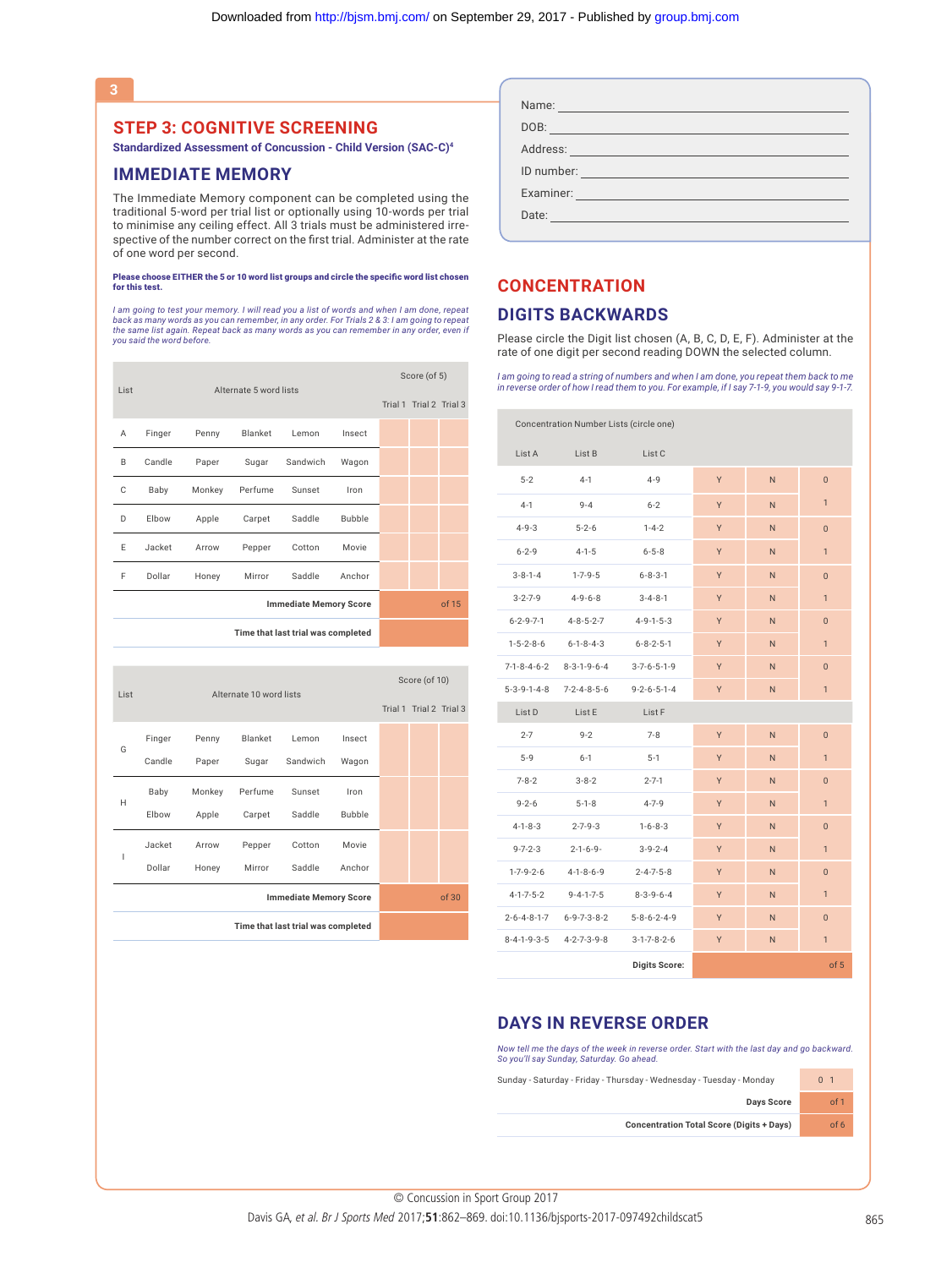### **4**

### **STEP 4: NEUROLOGICAL SCREEN**

| Can the patient read aloud (e.g. symptom check-<br>list) and follow instructions without difficulty?           | γ      | N |
|----------------------------------------------------------------------------------------------------------------|--------|---|
| Does the patient have a full range of pain-<br>free PASSIVE cervical spine movement?                           | $\vee$ | N |
| Without moving their head or neck, can the patient look<br>side-to-side and up-and-down without double vision? |        | N |
| Can the patient perform the finger nose<br>coordination test normally?                                         | $\vee$ | N |
| Can the patient perform tandem gait normally?                                                                  | v      | N |

### **BALANCE EXAMINATION**

#### **Modified Balance Error Scoring System (BESS) testing5**

| Which foot was tested<br>(i.e. which is the non-dominant foot)                              | $\Box$ Left<br>$\Box$ Right |       |               |       |
|---------------------------------------------------------------------------------------------|-----------------------------|-------|---------------|-------|
| Testing surface (hard floor, field, etc.)<br>Footwear (shoes, barefoot, braces, tape, etc.) |                             |       |               |       |
| Condition                                                                                   | Errors                      |       |               |       |
| <b>Double leg stance</b>                                                                    |                             |       |               | of 10 |
| Single leg stance (non-dominant foot, 10-12 y/o only)                                       |                             |       |               | of 10 |
| Tandem stance (non-dominant foot at back)                                                   |                             |       |               | of 10 |
| <b>Total Errors</b>                                                                         | $5 - 9$ $V/O$               | of 20 | $10 - 12$ v/o | of 30 |

# Name: DOB: Address: ID number: Examiner: Date:

### **STEP 5: DELAYED RECALL:**

The delayed recall should be performed after 5 minutes have elapsed since the end of the Immediate Recall section. Score 1 pt. for each correct response.

*Do you remember that list of words I read a few times earlier? Tell me as many words from the list as you can remember in any order.*

|                                                                                          | <b>Time Started</b> |      |       |
|------------------------------------------------------------------------------------------|---------------------|------|-------|
| Please record each word correctly recalled. Total score equals number of words recalled. |                     |      |       |
|                                                                                          |                     |      |       |
|                                                                                          |                     |      |       |
| Total number of words recalled accurately:                                               | of 5                | l or | of 10 |

#### **6**

### **STEP 6: DECISION**

| Symptom severity score<br>Child report (of 63)<br>Parent report (of 63)<br>Immediate memory<br>Concentration (of 6)<br>Neuro exam<br><b>Balance errors</b><br>(5-9 y/o of 20)<br>(10-12 y/o of 30) | of 15<br>of 30<br>Normal<br>Abnormal | of 30<br>Normal<br>Abnormal | of 30<br>Normal<br>Abnormal | administered or supervised the administration o<br>Signature: __________<br>Name: and the state of the state of the state of the state of the state of the state of the state of the state of the state of the state of the state of the state of the state of the state of the state of the state of the<br>Title: the contract of the contract of the contract of the contract of the contract of the contract of the contract of the contract of the contract of the contract of the contract of the contract of the contract of the con<br>Registration number (if applicable): _______ |
|----------------------------------------------------------------------------------------------------------------------------------------------------------------------------------------------------|--------------------------------------|-----------------------------|-----------------------------|---------------------------------------------------------------------------------------------------------------------------------------------------------------------------------------------------------------------------------------------------------------------------------------------------------------------------------------------------------------------------------------------------------------------------------------------------------------------------------------------------------------------------------------------------------------------------------------------|
|                                                                                                                                                                                                    |                                      |                             |                             |                                                                                                                                                                                                                                                                                                                                                                                                                                                                                                                                                                                             |
|                                                                                                                                                                                                    |                                      |                             |                             |                                                                                                                                                                                                                                                                                                                                                                                                                                                                                                                                                                                             |
|                                                                                                                                                                                                    |                                      |                             |                             |                                                                                                                                                                                                                                                                                                                                                                                                                                                                                                                                                                                             |
|                                                                                                                                                                                                    |                                      | of 15                       | of 15                       | $\Box$ Yes $\Box$ No $\Box$ Unsure $\Box$ Not Applicable<br>I am a physician or licensed healthcare professiona                                                                                                                                                                                                                                                                                                                                                                                                                                                                             |
|                                                                                                                                                                                                    |                                      |                             |                             | □ Yes □ No □ Unsure □ Not Applicable<br>If re-testing, has the athlete improved?                                                                                                                                                                                                                                                                                                                                                                                                                                                                                                            |
| Symptom number<br>Child report (of 21)<br>Parent report (of 21)                                                                                                                                    |                                      |                             |                             | (If different, describe why in the clinical notes section)<br><b>Concussion Diagnosed?</b>                                                                                                                                                                                                                                                                                                                                                                                                                                                                                                  |
| Domain                                                                                                                                                                                             |                                      |                             |                             | If the athlete is known to you prior to their injury, are they diff<br>□ Yes □ No □ Unsure □ Not Applicable                                                                                                                                                                                                                                                                                                                                                                                                                                                                                 |
| <b>STEP 6: DECISION</b>                                                                                                                                                                            |                                      | Date & time of assessment:  |                             |                                                                                                                                                                                                                                                                                                                                                                                                                                                                                                                                                                                             |
| otal Errors                                                                                                                                                                                        |                                      | $5 - 9y/c$<br>of 20         | 10-12 y/o of 30             |                                                                                                                                                                                                                                                                                                                                                                                                                                                                                                                                                                                             |
| andem stance (non-dominant foot at back)                                                                                                                                                           |                                      |                             | of 10                       | Total number of words recalled accurately:                                                                                                                                                                                                                                                                                                                                                                                                                                                                                                                                                  |
| ingle leg stance (non-dominant foot, 10-12 y/o only)                                                                                                                                               |                                      |                             | of 10                       |                                                                                                                                                                                                                                                                                                                                                                                                                                                                                                                                                                                             |
| ouble leg stance                                                                                                                                                                                   |                                      |                             | of 10                       |                                                                                                                                                                                                                                                                                                                                                                                                                                                                                                                                                                                             |
| ondition                                                                                                                                                                                           |                                      | Errors                      |                             | Please record each word correctly recalled. Total score equ                                                                                                                                                                                                                                                                                                                                                                                                                                                                                                                                 |
| esting surface (hard floor, field, etc.)<br>ootwear (shoes, barefoot, braces, tape, etc.)                                                                                                          |                                      |                             |                             | <b>Time Star</b>                                                                                                                                                                                                                                                                                                                                                                                                                                                                                                                                                                            |
| <b>Iodified Balance Error Scoring System (BESS) testing<sup>5</sup></b><br>hich foot was tested<br>e. which is the non-dominant foot)                                                              |                                      | $\Box$ Left<br>$\Box$ Right |                             | elapsed since the end of the Immediate R<br>pt. for each correct response.<br>Do you remember that list of words I read a few times ea<br>from the list as you can remember in any order.                                                                                                                                                                                                                                                                                                                                                                                                   |
| <b>BALANCE EXAMINATION</b>                                                                                                                                                                         |                                      |                             |                             | <b>STEP 5: DELAYED RECALL:</b><br>The delayed recall should be performed                                                                                                                                                                                                                                                                                                                                                                                                                                                                                                                    |
| an the patient perform tandem gait normally?                                                                                                                                                       |                                      | Υ                           | N                           |                                                                                                                                                                                                                                                                                                                                                                                                                                                                                                                                                                                             |
| de-to-side and up-and-down without double vision?<br>an the patient perform the finger nose<br>oordination test normally?                                                                          |                                      | Y                           | N                           | 5                                                                                                                                                                                                                                                                                                                                                                                                                                                                                                                                                                                           |
| ee PASSIVE cervical spine movement?<br>ithout moving their head or neck, can the patient look                                                                                                      |                                      | Y                           | N                           |                                                                                                                                                                                                                                                                                                                                                                                                                                                                                                                                                                                             |
| st) and follow instructions without difficulty?<br>bes the patient have a full range of pain-                                                                                                      |                                      | Y                           | N                           |                                                                                                                                                                                                                                                                                                                                                                                                                                                                                                                                                                                             |
| an the patient read aloud (e.g. symptom check-                                                                                                                                                     |                                      | Y                           | N                           | ID number: the contract of the contract of the contract of the contract of the contract of the contract of the<br>Examiner: Examiner:                                                                                                                                                                                                                                                                                                                                                                                                                                                       |
| est administration and scoring of the tests.                                                                                                                                                       |                                      |                             |                             | Address: Andreas Address: Andreas Address: Andreas Address: Andreas Address: Address: Address: Address: Address: Address: Address: Address: Address: Address: Address: Address: Address: Address: Address: Address: Address: A                                                                                                                                                                                                                                                                                                                                                              |
|                                                                                                                                                                                                    |                                      |                             |                             |                                                                                                                                                                                                                                                                                                                                                                                                                                                                                                                                                                                             |
| <b>STEP 4: NEUROLOGICAL SCREEN</b><br>ee the instruction sheet (page 7) for details of                                                                                                             |                                      |                             |                             | Name: We have a state of the contract of the contract of the contract of the contract of the contract of the contract of the contract of the contract of the contract of the contract of the contract of the contract of the c                                                                                                                                                                                                                                                                                                                                                              |

| If the athlete is known to you prior to their injury, are they different from their usual self?<br>$\Box$ Yes $\Box$ No $\Box$ Unsure $\Box$ Not Applicable<br>(If different, describe why in the clinical notes section) |
|---------------------------------------------------------------------------------------------------------------------------------------------------------------------------------------------------------------------------|
| <b>Concussion Diagnosed?</b><br>$\Box$ Yes $\Box$ No $\Box$ Unsure $\Box$ Not Applicable                                                                                                                                  |
| If re-testing, has the athlete improved?<br>$\Box$ Yes $\Box$ No $\Box$ Unsure $\Box$ Not Applicable                                                                                                                      |
| I am a physician or licensed healthcare professional and I have personally<br>administered or supervised the administration of this Child SCAT5.                                                                          |
|                                                                                                                                                                                                                           |
|                                                                                                                                                                                                                           |
|                                                                                                                                                                                                                           |
|                                                                                                                                                                                                                           |

# **SCORING ON THE CHILD SCAT5 SHOULD NOT BE USED AS A STAND-ALONE METHOD TO DIAGNOSE CONCUSSION, MEASURE RECOVERY OR MAKE DECISIONS ABOUT AN ATHLETE'S READINESS TO RETURN TO COMPETITION AFTER CONCUSSION.**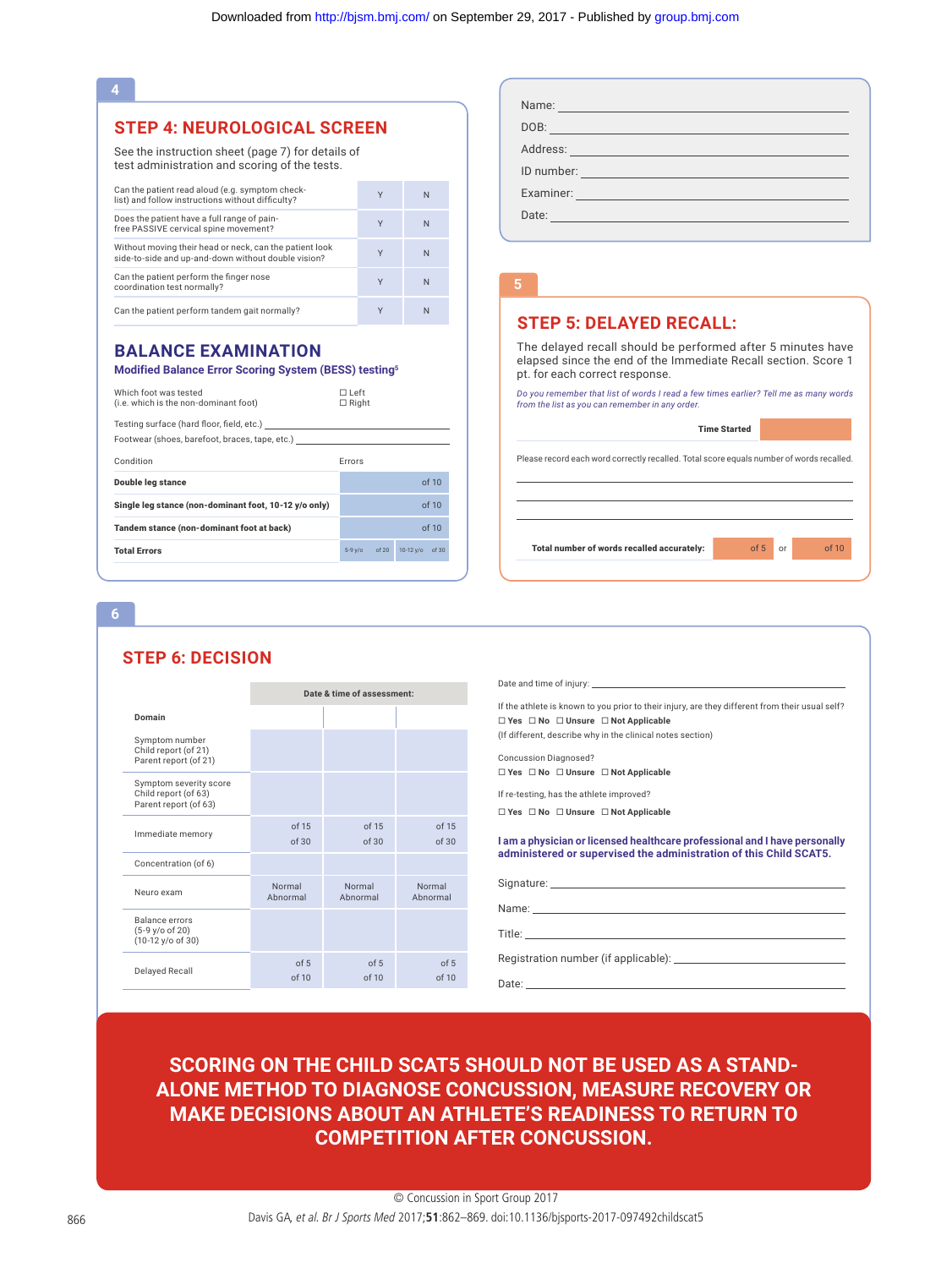

**For the Neurological Screen (page 5), if the child cannot read, ask him/her to describe what they see in this picture.**

| Name:<br><u> 1989 - Johann Barn, mars et al. (b. 1989)</u>                                                                          |
|-------------------------------------------------------------------------------------------------------------------------------------|
| DOB:<br><u> 1989 - Andrea Stadt, fransk politiker (d. 1989)</u>                                                                     |
| Address: Address:                                                                                                                   |
| ID number:<br><u> 1989 - Jan Sterling von Berling von Berling von Berling von Berling von Berling von Berling von Berling von B</u> |
| Examiner:                                                                                                                           |
| Date:<br><u> 1989 - John Stone, Amerikaansk politiker (</u>                                                                         |

### **CLINICAL NOTES:**



### **Concussion injury advice for the child and parents/carergivers**

### **(To be given to the person monitoring the concussed child)**

This child has had an injury to the head and needs to be carefully watched for the next 24 hours by a responsible adult.

**If you notice any change in behavior, vomiting, dizziness, worsening headache, double vision or excessive drowsiness, please call an ambulance to take the child to hospital immediately.**

Other important points:

Following concussion, the child should rest for at least 24 hours.

- The child should not use a computer, internet or play video games if these activities make symptoms worse.
- The child should not be given any medications, including pain killers, unless prescribed by a medical doctor.
- The child should not go back to school until symptoms are improving.
- The child should not go back to sport or play until a doctor gives permission.

|  |  | <b>Clinic phone number:</b> |  |
|--|--|-----------------------------|--|
|--|--|-----------------------------|--|

Patient's name:

Date / time of injury: \_\_

Date / time of medical review:

Healthcare Provider:

© Concussion in Sport Group 2017

Contact details or stamp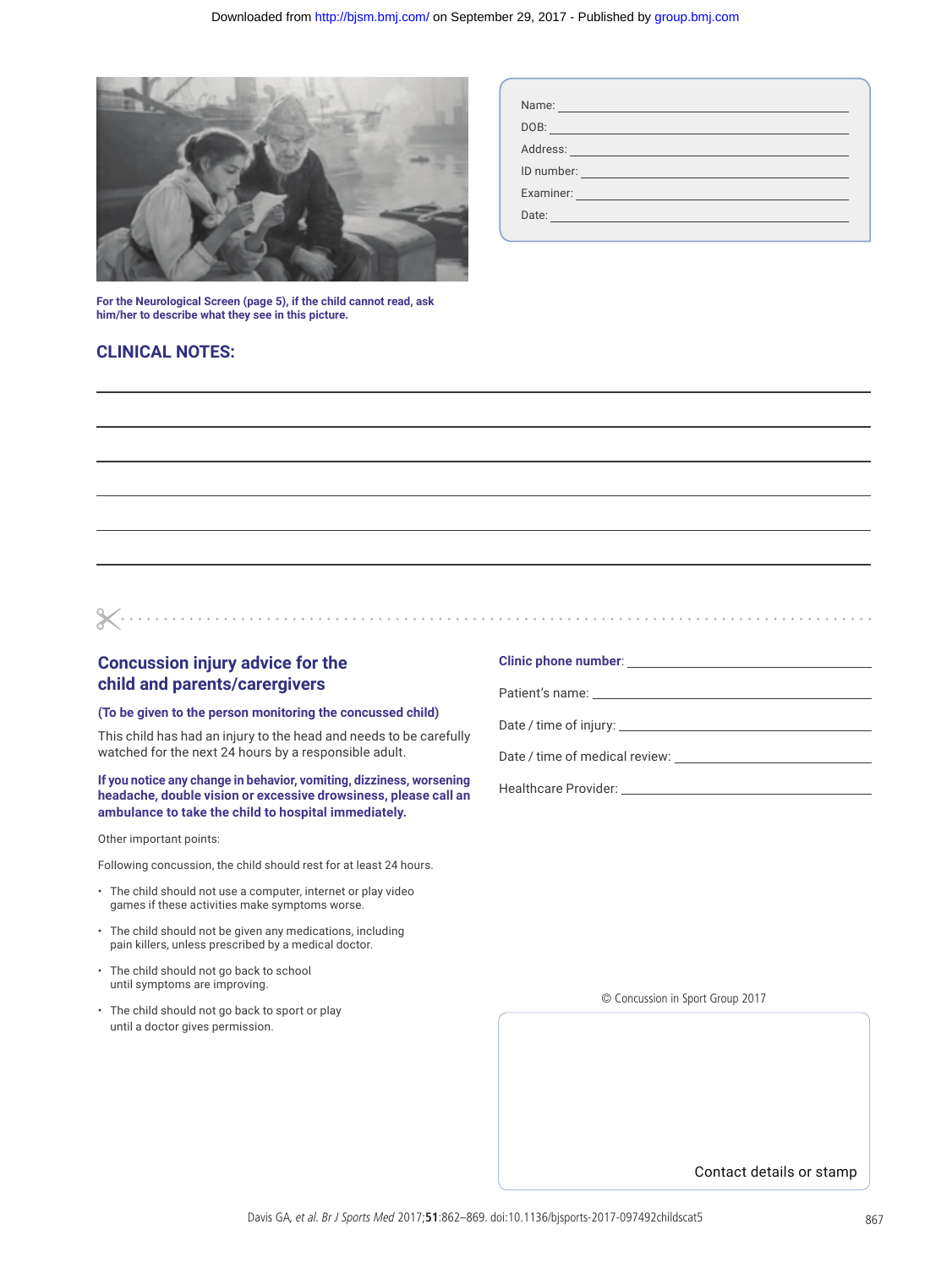### **INSTRUCTIONS**

### **Words in** *Italics* **throughout the Child SCAT5 are the instructions given to the athlete by the clinician**

#### **Symptom Scale**

| Downloaded from http://bjsm.bmj.com/ on September 29, 2017 - Published by group.bmj.com                                                                                                                                                                                                                                                                                            |                                                                                                                                                                                                                                                                                                                                                                                                                                                                                                                                                                                                                                                                                                                                                                                                                              |  |  |  |
|------------------------------------------------------------------------------------------------------------------------------------------------------------------------------------------------------------------------------------------------------------------------------------------------------------------------------------------------------------------------------------|------------------------------------------------------------------------------------------------------------------------------------------------------------------------------------------------------------------------------------------------------------------------------------------------------------------------------------------------------------------------------------------------------------------------------------------------------------------------------------------------------------------------------------------------------------------------------------------------------------------------------------------------------------------------------------------------------------------------------------------------------------------------------------------------------------------------------|--|--|--|
| <b>INSTRUCTIONS</b>                                                                                                                                                                                                                                                                                                                                                                |                                                                                                                                                                                                                                                                                                                                                                                                                                                                                                                                                                                                                                                                                                                                                                                                                              |  |  |  |
| Words in Italics throughout the Child SCAT5 are the instructions given to the athlete by the clinicial                                                                                                                                                                                                                                                                             |                                                                                                                                                                                                                                                                                                                                                                                                                                                                                                                                                                                                                                                                                                                                                                                                                              |  |  |  |
| <b>Symptom Scale</b>                                                                                                                                                                                                                                                                                                                                                               | A stopwatch or watch with a second hand is required for                                                                                                                                                                                                                                                                                                                                                                                                                                                                                                                                                                                                                                                                                                                                                                      |  |  |  |
| In situations where the symptom scale is being completed after exercise, it should still<br>be done in a resting state, at least 10 minutes post exercise.                                                                                                                                                                                                                         | "I am now going to test your balance. Please take your sh<br>up your pants above your ankle (if applicable), and remov<br>taping (if applicable). This test will consist of two differer                                                                                                                                                                                                                                                                                                                                                                                                                                                                                                                                                                                                                                     |  |  |  |
| <b>At Baseline</b><br>On the day of injury<br>On all subsequent days                                                                                                                                                                                                                                                                                                               | OPTION: For further assessment, the same 3 stances ca                                                                                                                                                                                                                                                                                                                                                                                                                                                                                                                                                                                                                                                                                                                                                                        |  |  |  |
| The child is to complete<br>• The child is to complete<br>• The child is to complete<br>the Child Report,<br>the Child Report,<br>the Child Report,<br>according to how he/<br>according to how he/<br>according to how he/<br>she feels today, and<br>she feels now.<br>she feels today, and<br>The parent/carer is to<br>• The parent/carer is to<br>• If the parent is present, | surface of medium density foam (e.g., approximately 50<br>(a) Double leg stance:<br>The first stance is standing with the feet together with hai<br>closed. The child should try to maintain stability in that po<br>should inform the child that you will be counting the numl<br>of this position. You should start timing when the child is<br>(b) Tandem stance:<br>Instruct or show the child how to stand heel-to-toe with th<br>in the back. Weight should be evenly distributed across be<br>child should try to maintain stability for 20 seconds with I<br>closed. You should inform the child that you will be count.<br>the child moves out of this position. If the child stumbles<br>instruct him/her to open the eyes and return to the start p<br>balancing. You should start timing when the child is set a |  |  |  |
| complete the Parent<br>complete the Parent<br>and has had time to<br>Report according to<br>Report according to how<br>assess the child on the<br>how the child has been<br>the child has been over<br>day of injury, the parent<br>over the previous week.<br>the previous 24 hours.<br>completes the Parent<br>Report according to how<br>the child appears now.                 |                                                                                                                                                                                                                                                                                                                                                                                                                                                                                                                                                                                                                                                                                                                                                                                                                              |  |  |  |
| For Total number of symptoms, maximum possible is 21<br>For Symptom severity score, add all scores in table, maximum possible is $21 \times 3 = 63$                                                                                                                                                                                                                                |                                                                                                                                                                                                                                                                                                                                                                                                                                                                                                                                                                                                                                                                                                                                                                                                                              |  |  |  |
| <b>Standardized Assessment of Concussion Child Version (SAC-C)</b>                                                                                                                                                                                                                                                                                                                 | (c) Single leg stance (10-12 year olds only):                                                                                                                                                                                                                                                                                                                                                                                                                                                                                                                                                                                                                                                                                                                                                                                |  |  |  |
| <b>Immediate Memory</b>                                                                                                                                                                                                                                                                                                                                                            | "If you were to kick a ball, which foot would you use? [This                                                                                                                                                                                                                                                                                                                                                                                                                                                                                                                                                                                                                                                                                                                                                                 |  |  |  |
| Choose one of the 5-word lists. Then perform 3 trials of immediate memory using this list.                                                                                                                                                                                                                                                                                         | Now stand on your other foot. You should bend your other<br>the child). Again, try to stay in that position for 20 second                                                                                                                                                                                                                                                                                                                                                                                                                                                                                                                                                                                                                                                                                                    |  |  |  |
| Complete all 3 trials regardless of score on previous trials.                                                                                                                                                                                                                                                                                                                      | hips and your eyes closed. I will be counting the number<br>position. If you move out of this position, open your eyes                                                                                                                                                                                                                                                                                                                                                                                                                                                                                                                                                                                                                                                                                                       |  |  |  |
| "I am going to test your memory. I will read you a list of words and when I am done, repeat<br>back as many words as you can remember, in any order." The words must be read at a<br>rate of one word per second.                                                                                                                                                                  | and keep balancing. I will start timing when you are set ar<br>Balance testing - types of errors                                                                                                                                                                                                                                                                                                                                                                                                                                                                                                                                                                                                                                                                                                                             |  |  |  |
| OPTION: The literature suggests that the Immediate Memory has a notable ceiling effect<br>when a 5-word list is used. (In younger children, use the 5-word list). In settings where this                                                                                                                                                                                           | 1. Hands lifted off<br>3. Step, stumble, or fall                                                                                                                                                                                                                                                                                                                                                                                                                                                                                                                                                                                                                                                                                                                                                                             |  |  |  |
| ceiling is prominent the examiner may wish to make the task more difficult by incorporating<br>two 5-word groups for a total of 10 words per trial. In this case the maximum score per<br>trial is 10 with a total trial maximum of 30.                                                                                                                                            | iliac crest<br>4. Moving hip into > 30<br>2. Opening eyes<br>degrees abduction                                                                                                                                                                                                                                                                                                                                                                                                                                                                                                                                                                                                                                                                                                                                               |  |  |  |
| Trials 2 & 3 MUST be completed regardless of score on trial 1 & 2.                                                                                                                                                                                                                                                                                                                 | Each of the 20-second trials is scored by counting the er                                                                                                                                                                                                                                                                                                                                                                                                                                                                                                                                                                                                                                                                                                                                                                    |  |  |  |
| Trials 2 & 3: "I am going to repeat the same list again. Repeat back as many words as you<br>can remember in any order, even if you said the word before."                                                                                                                                                                                                                         | proper stance, accumulated by the child. The examiner v<br>only after the child has assumed the proper start positio<br>calculated by adding one error point for each error during                                                                                                                                                                                                                                                                                                                                                                                                                                                                                                                                                                                                                                           |  |  |  |
| Score 1 pt. for each correct response. Total score equals sum across all 3 trials. Do NOT<br>inform the athlete that delayed recall will be tested.                                                                                                                                                                                                                                | maximum total number of errors for any single conditior<br>multiple errors simultaneously, only one error is recorde<br>return to the testing position, and counting should resun<br>who are unable to maintain the testing procedure for a m                                                                                                                                                                                                                                                                                                                                                                                                                                                                                                                                                                                |  |  |  |
| <b>Concentration</b>                                                                                                                                                                                                                                                                                                                                                               | the start are assigned the highest possible score, ten, fo                                                                                                                                                                                                                                                                                                                                                                                                                                                                                                                                                                                                                                                                                                                                                                   |  |  |  |
| <b>Digits backward</b>                                                                                                                                                                                                                                                                                                                                                             | <b>Tandem Gait</b>                                                                                                                                                                                                                                                                                                                                                                                                                                                                                                                                                                                                                                                                                                                                                                                                           |  |  |  |
| Choose one column only, from List A, B, C, D, E or F, and administer those digits as follows:<br>"I am going to read you some numbers and when I am done, you say them back to me<br>backwards, in reverse order of how I read them to you. For example, if I say 7-1, you would<br>say 1-7."                                                                                      | Instruction for the examiner - Demonstrate the following<br>The child is instructed to stand with their feet together be<br>is best done with footwear removed). Then, they walk in a<br>and as accurately as possible along a 38mm wide (sports                                                                                                                                                                                                                                                                                                                                                                                                                                                                                                                                                                             |  |  |  |
| If correct, circle "Y" for correct and go to next string length. If incorrect, circle "N" for the<br>first string length and read trial 2 in the same string length. One point possible for each<br>string length. Stop after incorrect on both trials (2 N's) in a string length. The digits should<br>be read at the rate of one per second.                                     | alternate foot heel-to-toe gait ensuring that they approxin<br>step. Once they cross the end of the 3m line, they turn 180<br>starting point using the same gait. Children fail the test if<br>separation between their heel and toe, or if they touch or                                                                                                                                                                                                                                                                                                                                                                                                                                                                                                                                                                    |  |  |  |
| Days of the week in reverse order                                                                                                                                                                                                                                                                                                                                                  | <b>Finger to Nose</b>                                                                                                                                                                                                                                                                                                                                                                                                                                                                                                                                                                                                                                                                                                                                                                                                        |  |  |  |
| "Now tell me the days of the week in reverse order. Start with Sunday and go backward. So<br>you'll say Sunday, Saturday  Go ahead"                                                                                                                                                                                                                                                | The tester should demonstrate it to the child.<br>"I am going to test your coordination now. Please sit cor<br>eyes open and your arm (either right or left) outstretched                                                                                                                                                                                                                                                                                                                                                                                                                                                                                                                                                                                                                                                    |  |  |  |
| 1 pt. for entire sequence correct                                                                                                                                                                                                                                                                                                                                                  | and elbow and fingers extended). When I give a start signa<br>successive finger to nose repetitions using your index fing                                                                                                                                                                                                                                                                                                                                                                                                                                                                                                                                                                                                                                                                                                    |  |  |  |
| <b>Delayed Recall</b>                                                                                                                                                                                                                                                                                                                                                              | quickly and as accurately as possible."                                                                                                                                                                                                                                                                                                                                                                                                                                                                                                                                                                                                                                                                                                                                                                                      |  |  |  |
| The delayed recall should be performed after at least 5 minutes have elapsed since the<br>end of the Immediate Recall section.<br>"Do you remember that list of words I read a few times earlier? Tell me as many words from                                                                                                                                                       | Scoring: 5 correct repetitions in < 4 seconds = 1<br>Note for testers: Children fail the test if they do not touc<br>their elbow or do not perform five repetitions.                                                                                                                                                                                                                                                                                                                                                                                                                                                                                                                                                                                                                                                         |  |  |  |
| the list as you can remember in any order."                                                                                                                                                                                                                                                                                                                                        | <b>References</b>                                                                                                                                                                                                                                                                                                                                                                                                                                                                                                                                                                                                                                                                                                                                                                                                            |  |  |  |
| Circle each word correctly recalled. Total score equals number of words recalled.                                                                                                                                                                                                                                                                                                  | 1.<br>McCrory et al. Consensus Statement On Concussion                                                                                                                                                                                                                                                                                                                                                                                                                                                                                                                                                                                                                                                                                                                                                                       |  |  |  |
| <b>Neurological Screen</b><br><b>Reading</b>                                                                                                                                                                                                                                                                                                                                       | Conference On Concussion In Sport Held In Berlin<br>of Sports Medicine 2017 (available at www.bjsm.b                                                                                                                                                                                                                                                                                                                                                                                                                                                                                                                                                                                                                                                                                                                         |  |  |  |
| The child is asked to read a paragraph of text from the instructions in the Child SCAT5.                                                                                                                                                                                                                                                                                           | 2.<br>Jennett, B., Bond, M. Assessment of outcome after :<br>scale. Lancet 1975; i: 480-484                                                                                                                                                                                                                                                                                                                                                                                                                                                                                                                                                                                                                                                                                                                                  |  |  |  |
| For children who can not read, they are asked to describe what they see in a photograph<br>or picture, such as that on page 6 of the Child SCAT5.                                                                                                                                                                                                                                  | 3.<br>Ayr, L.K., Yeates, K.O., Taylor, H.G., Brown, M. D.<br>symptoms in children with mild traumatic brain inju                                                                                                                                                                                                                                                                                                                                                                                                                                                                                                                                                                                                                                                                                                             |  |  |  |
| Modified Balance Error Scoring System (mBESS) <sup>5</sup> testing                                                                                                                                                                                                                                                                                                                 | Neuropsychological Society. 2009; 15:19-30                                                                                                                                                                                                                                                                                                                                                                                                                                                                                                                                                                                                                                                                                                                                                                                   |  |  |  |
| These instructions are to be read by the person administering the Child SCAT5, and each<br>balance task should be demonstrated to the child. The child should then be asked to copy<br>what the examiner demonstrated.                                                                                                                                                             | McCrea M. Standardized mental status testing of ac<br>4.<br>of Sports Medicine. 2001; 11: 176-181                                                                                                                                                                                                                                                                                                                                                                                                                                                                                                                                                                                                                                                                                                                            |  |  |  |
| Each of 20-second trial/stance is scored by counting the number of errors. The This<br>balance testing is based on a modified version of the Balance Error Scoring System (BESS) <sup>5</sup> .<br>© Concussion in Sport Group 2017                                                                                                                                                | 5.<br>Guskiewicz KM. Assessment of postural stability foll<br>Current Sports Medicine Reports. 2003; 2: 24-30                                                                                                                                                                                                                                                                                                                                                                                                                                                                                                                                                                                                                                                                                                                |  |  |  |

### **Standardized Assessment of Concussion Child Version (SAC-C)**

#### **Immediate Memory**

#### **Concentration**

#### **Digits backward**

#### **Days of the week in reverse order**

#### **Delayed Recall**

#### **Neurological Screen**

#### **Reading**

#### **Modified Balance Error Scoring System (mBESS)5 testing**

A stopwatch or watch with a second hand is required for this testing.

*"I am now going to test your balance. Please take your shoes off, roll up your pants above your ankle (if applicable), and remove any ankle taping (if applicable). This test will consist of two different parts."*

OPTION: For further assessment, the same 3 stances can be performed on a surface of medium density foam (e.g., approximately 50cm x 40cm x 6cm).

#### **(a) Double leg stance:**

*The first stance is standing with the feet together with hands on hips and with eyes closed. The child should try to maintain stability in that position for 20 seconds. You should inform the child that you will be counting the number of times the child moves out of this position. You should start timing when the child is set and the eyes are closed.*

#### **(b) Tandem stance:**

*Instruct or show the child how to stand heel-to-toe with the non-dominant foot*  in the back. Weight should be evenly distributed across both feet. Again, the *child should try to maintain stability for 20 seconds with hands on hips and eyes closed. You should inform the child that you will be counting the number of times the child moves out of this position. If the child stumbles out of this position, instruct him/her to open the eyes and return to the start position and continue balancing. You should start timing when the child is set and the eyes are closed.*

#### **(c) Single leg stance (10-12 year olds only):**

*"If you were to kick a ball, which foot would you use?* [This will be the dominant foot] *Now stand on your other foot. You should bend your other leg and hold it up (show*  the child). Again, try to stay in that position for 20 seconds with your hands on your<br>hips and your eyes closed. I will be counting the number of times you move out of this *position. If you move out of this position, open your eyes and return to the start position and keep balancing. I will start timing when you are set and have closed your eyes."* 

#### **Balance testing – types of errors**

| 1. Hands lifted off<br>iliac crest | 3. Step, stumble, or fall                    | 5. Lifting forefoot or heel                    |
|------------------------------------|----------------------------------------------|------------------------------------------------|
| 2. Opening eves                    | 4. Moving hip into > 30<br>degrees abduction | 6. Remaining out of test<br>$position > 5$ sec |

Each of the 20-second trials is scored by counting the errors, or deviations from the proper stance, accumulated by the child. The examiner will begin counting errors only after the child has assumed the proper start position. The modified BESS is calculated by adding one error point for each error during the 20-second tests. The maximum total number of errors for any single condition is 10. If a child commits multiple errors simultaneously, only one error is recorded but the child should quickly return to the testing position, and counting should resume once subject is set. Children who are unable to maintain the testing procedure for a minimum of five seconds at the start are assigned the highest possible score, ten, for that testing condition.

#### **Tandem Gait**

Instruction for the examiner - Demonstrate the following to the child:

*The child is instructed to stand with their feet together behind a starting line (the test is best done with footwear removed). Then, they walk in a forward direction as quickly and as accurately as possible along a 38mm wide (sports tape), 3 metre line with an alternate foot heel-to-toe gait ensuring that they approximate their heel and toe on each step. Once they cross the end of the 3m line, they turn 180 degrees and return to the starting point using the same gait. Children fail the test if they step off the line, have a separation between their heel and toe, or if they touch or grab the examiner or an object.*

#### **Finger to Nose**

*"I am going to test your coordination now. Please sit comfortably on the chair with your eyes open and your arm (either right or left) outstretched (shoulder flexed to 90 degrees and elbow and fingers extended). When I give a start signal, I would like you to perform five successive finger to nose repetitions using your index finger to touch the tip of the nose as quickly and as accurately as possible."*

Note for testers: Children fail the test if they do not touch their nose, do not fully extend their elbow or do not perform five repetitions.

#### **References**

- **1.** McCrory et al. Consensus Statement On Concussion In Sport The 5th International Conference On Concussion In Sport Held In Berlin, October 2016. British Journal of Sports Medicine 2017 (available at www.bjsm.bmj.com)
- **2.** Jennett, B., Bond, M. Assessment of outcome after severe brain damage: a practical scale. Lancet 1975; i: 480-484
- **3.** Ayr, L.K., Yeates, K.O., Taylor, H.G., Brown, M. Dimensions of postconcussive symptoms in children with mild traumatic brain injuries. Journal of the International Neuropsychological Society. 2009; 15:19–30
- **4.** McCrea M. Standardized mental status testing of acute concussion. Clinical Journal of Sports Medicine. 2001; 11: 176-181
- **5.** Guskiewicz KM. Assessment of postural stability following sport-related concussion. Current Sports Medicine Reports. 2003; 2: 24-30

### © Concussion in Sport Group 2017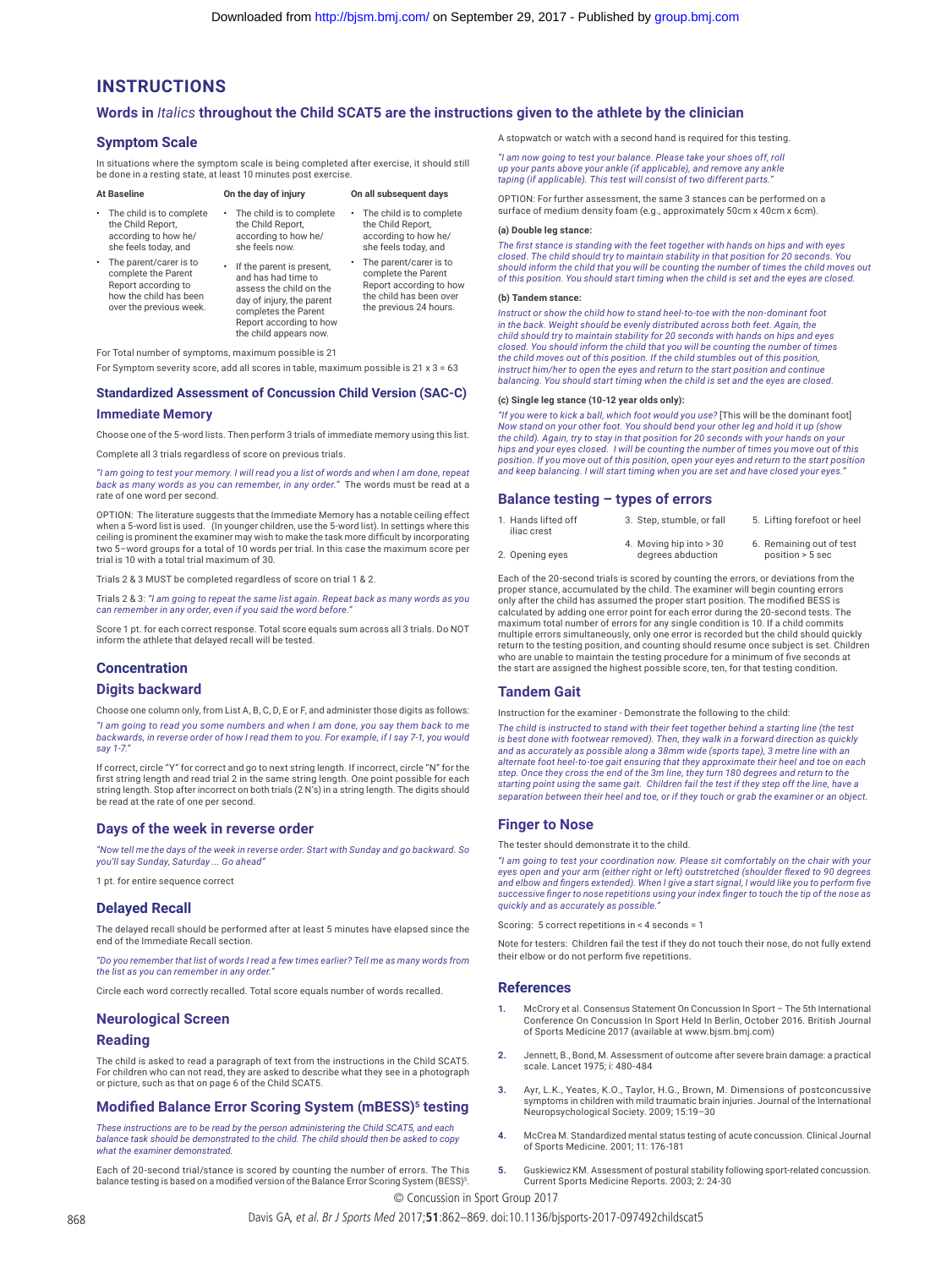### **CONCUSSION INFORMATION**

#### **Signs to watch for**

| • New headache, or<br>headache gets worse         | $\bullet$ | Feeling sick to your<br>stomach or vomiting                       |   | • Has weakness.<br>numbness or tingling<br>(arms, legs or face) |
|---------------------------------------------------|-----------|-------------------------------------------------------------------|---|-----------------------------------------------------------------|
| Neck pain that<br>gets worse                      | ٠         | Acting weird/strange,<br>seems/feels confused,<br>or is irritable | ٠ | Is unsteady walking<br>or standing                              |
| Becomes sleepy/<br>drowsy or can't<br>be woken up | ٠         | Has any seizures<br>(arms and/or legs                             |   | · Talking is slurred                                            |
| • Cannot recognise<br>people or places            |           | jerk uncontrollably)                                              |   | • Cannot understand<br>what someone is<br>saying or directions  |

#### **Graduated Return to Sport Strategy**

#### **The athlete should not return to play/sport the day of injury.**

|                                                                                                                                                                                                                 | Downloaded from http://bjsm.bmj.com/ on September 29, 2017 - Published by group.bmj.com                                                                                                                                                                                                                                                                                                                                                                                                                                                                                                                                                                                                                                                                                                                                                                                                                                                                                                                                           |                                                                                                                                                                        |                                                                                                                                                                                                                                                                                                                                                                                                                                                                                                                                                                                                                                                        |                |                                                                                                                                                                                                                                                                                                               |
|-----------------------------------------------------------------------------------------------------------------------------------------------------------------------------------------------------------------|-----------------------------------------------------------------------------------------------------------------------------------------------------------------------------------------------------------------------------------------------------------------------------------------------------------------------------------------------------------------------------------------------------------------------------------------------------------------------------------------------------------------------------------------------------------------------------------------------------------------------------------------------------------------------------------------------------------------------------------------------------------------------------------------------------------------------------------------------------------------------------------------------------------------------------------------------------------------------------------------------------------------------------------|------------------------------------------------------------------------------------------------------------------------------------------------------------------------|--------------------------------------------------------------------------------------------------------------------------------------------------------------------------------------------------------------------------------------------------------------------------------------------------------------------------------------------------------------------------------------------------------------------------------------------------------------------------------------------------------------------------------------------------------------------------------------------------------------------------------------------------------|----------------|---------------------------------------------------------------------------------------------------------------------------------------------------------------------------------------------------------------------------------------------------------------------------------------------------------------|
|                                                                                                                                                                                                                 | <b>CONCUSSION INFORMATION</b>                                                                                                                                                                                                                                                                                                                                                                                                                                                                                                                                                                                                                                                                                                                                                                                                                                                                                                                                                                                                     |                                                                                                                                                                        |                                                                                                                                                                                                                                                                                                                                                                                                                                                                                                                                                                                                                                                        |                |                                                                                                                                                                                                                                                                                                               |
|                                                                                                                                                                                                                 | If you think you or a teammate has a concussion, tell your coach/trainer/<br>parent right away so that you can be taken out of the game. You or your<br>teammate should be seen by a doctor as soon as possible. YOU OR<br>YOUR TEAMMATE SHOULD NOT GO BACK TO PLAY/SPORT THAT DAY.                                                                                                                                                                                                                                                                                                                                                                                                                                                                                                                                                                                                                                                                                                                                               |                                                                                                                                                                        | <b>Graduated Return to School Strategy</b><br>Concussion may affect the ability to learn at so<br>to miss a few days of school after a concussi<br>should help them get back to school after a fe                                                                                                                                                                                                                                                                                                                                                                                                                                                      |                |                                                                                                                                                                                                                                                                                                               |
| <b>Signs to watch for</b><br>• New headache, or<br>headache gets worse<br>$\cdot$ Neck pain that<br>gets worse<br>• Becomes sleepy/<br>drowsy or can't<br>be woken up<br>• Cannot recognise<br>people or places | Problems can happen over the first 24-48 hours. You or your teammate should not<br>be left alone and must go to a hospital right away if any of the following happens:<br>• Feeling sick to your<br>stomach or vomiting<br>• Acting weird/strange,<br>seems/feels confused, · Is unsteady walking<br>or is irritable<br>• Has any seizures<br>(arms and/or legs<br>jerk uncontrollably)<br>Consult your physician or licensed healthcare professional after a<br>suspected concussion. Remember, it is better to be safe.<br><b>Graduated Return to Sport Strategy</b><br>After a concussion, the child should rest physically and mentally for a<br>few days to allow symptoms to get better. In most cases, after a few<br>days of rest, they can gradually increase their daily activity level as long<br>as symptoms don't get worse. Once they are able to do their usual daily<br>activities without symptoms, the child should gradually increase exercise<br>in steps, guided by the healthcare professional (see below). | · Has weakness,<br>numbness or tingling<br>(arms, legs or face)<br>or standing<br>· Talking is slurred<br>Cannot understand<br>what someone is<br>saying or directions | to school, some children may need to go back o<br>have some changes made to their schedule so t<br>don't get a lot worse. If a particular activity mak<br>then the child should stop that activity and rest<br>To make sure that the child can get back to sch<br>important that the health care provider, parents<br>talk to each other so that everyone knows wha<br>to go back to school.<br>Note: If mental activity does not cause any s<br>be able to return to school part-time without<br>home first.<br><b>Mental Activity</b><br>1. Daily activities<br>that do not<br>give the child<br>symptoms<br>2. School<br>activities<br>3. Return to | the classroom. | Activity at each step<br>Typical activities that the c<br>does during the day as long<br>they do not increase sympt<br>(e.g. reading, texting, scree<br>time). Start with 5-15 minu<br>a time and gradually build<br>Homework, reading or othe<br>cognitive activities outside<br>Gradual introduction of scl |
|                                                                                                                                                                                                                 | The athlete should not return to play/sport the day of injury.                                                                                                                                                                                                                                                                                                                                                                                                                                                                                                                                                                                                                                                                                                                                                                                                                                                                                                                                                                    |                                                                                                                                                                        | school<br>part-time                                                                                                                                                                                                                                                                                                                                                                                                                                                                                                                                                                                                                                    |                | work. May need to start wi<br>a partial school day or with<br>increased breaks during th                                                                                                                                                                                                                      |
| progression.                                                                                                                                                                                                    | NOTE: An initial period of a few days of both cognitive ("thinking") and<br>physical rest is recommended before beginning the Return to Sport                                                                                                                                                                                                                                                                                                                                                                                                                                                                                                                                                                                                                                                                                                                                                                                                                                                                                     |                                                                                                                                                                        | 4. Return to<br>school<br>full-time                                                                                                                                                                                                                                                                                                                                                                                                                                                                                                                                                                                                                    | tolerated.     | Gradually progress school<br>activities until a full day ca                                                                                                                                                                                                                                                   |
| Exercise step                                                                                                                                                                                                   | <b>Functional exercise</b><br>at each step                                                                                                                                                                                                                                                                                                                                                                                                                                                                                                                                                                                                                                                                                                                                                                                                                                                                                                                                                                                        | Goal of each step                                                                                                                                                      |                                                                                                                                                                                                                                                                                                                                                                                                                                                                                                                                                                                                                                                        |                |                                                                                                                                                                                                                                                                                                               |
| 1. Symptom-<br>limited activity                                                                                                                                                                                 | Daily activities that do<br>not provoke symptoms.                                                                                                                                                                                                                                                                                                                                                                                                                                                                                                                                                                                                                                                                                                                                                                                                                                                                                                                                                                                 | Gradual reintroduc-<br>tion of work/school<br>activities.                                                                                                              | If the child continues to have symptoms with m<br>things that can be done to help with return to s<br>· Starting school later, only                                                                                                                                                                                                                                                                                                                                                                                                                                                                                                                    |                | · Taking                                                                                                                                                                                                                                                                                                      |
| 2. Light aerobic<br>exercise                                                                                                                                                                                    | Walking or stationary<br>cycling at slow to medium<br>pace. No resistance<br>training.                                                                                                                                                                                                                                                                                                                                                                                                                                                                                                                                                                                                                                                                                                                                                                                                                                                                                                                                            | Increase heart rate.                                                                                                                                                   | going for half days, or going<br>only to certain classes<br>• More time to finish                                                                                                                                                                                                                                                                                                                                                                                                                                                                                                                                                                      |                | class, h<br>$\cdot$ No mor                                                                                                                                                                                                                                                                                    |
| 3. Sport-specific<br>exercise                                                                                                                                                                                   | Running or skating drills.<br>No head impact activities.                                                                                                                                                                                                                                                                                                                                                                                                                                                                                                                                                                                                                                                                                                                                                                                                                                                                                                                                                                          | Add movement.                                                                                                                                                          | assignments/tests<br>$\bullet$<br>• Quiet room to finish<br>$\bullet$<br>assignments/tests<br>$\bullet$<br>• Not going to noisy areas<br>like the cafeteria, assembly                                                                                                                                                                                                                                                                                                                                                                                                                                                                                  |                | Shorter                                                                                                                                                                                                                                                                                                       |
| 4. Non-contact<br>training drills                                                                                                                                                                               | Harder training drills, e.g.,<br>passing drills. May start<br>progressive resistance<br>training.                                                                                                                                                                                                                                                                                                                                                                                                                                                                                                                                                                                                                                                                                                                                                                                                                                                                                                                                 | Exercise, coor-<br>dination, and<br>increased thinking.                                                                                                                |                                                                                                                                                                                                                                                                                                                                                                                                                                                                                                                                                                                                                                                        |                | Repetit<br>Use of<br>Reassu                                                                                                                                                                                                                                                                                   |
| 5. Full contact<br>practice                                                                                                                                                                                     | Following medical clear-<br>ance, participate in normal<br>training activities.                                                                                                                                                                                                                                                                                                                                                                                                                                                                                                                                                                                                                                                                                                                                                                                                                                                                                                                                                   | Restore confi-<br>dence and assess<br>functional skills by<br>coaching staff.                                                                                          | halls, sporting events, music<br>class, shop class, etc.                                                                                                                                                                                                                                                                                                                                                                                                                                                                                                                                                                                               |                | that the<br>while g                                                                                                                                                                                                                                                                                           |
| 6. Return to<br>play/sport                                                                                                                                                                                      | Normal game play.                                                                                                                                                                                                                                                                                                                                                                                                                                                                                                                                                                                                                                                                                                                                                                                                                                                                                                                                                                                                                 |                                                                                                                                                                        | The child should not go back to sports until<br>learning, without symptoms getting significa<br>needing any changes to their schedule.                                                                                                                                                                                                                                                                                                                                                                                                                                                                                                                 |                |                                                                                                                                                                                                                                                                                                               |
|                                                                                                                                                                                                                 | There should be at least 24 hours (or longer) for each step of the progression.<br>If any symptoms worsen while exercising, the athlete should go back to<br>the previous step. Resistance training should be added only in the later<br>stages (Stage 3 or 4 at the earliest). The athlete should not return to<br>sport until the concussion symptoms have gone, they have successfully<br>returned to full school/learning activities, and the healthcare professional<br>has given the child written permission to return to sport.<br>If the child has symptoms for more than a month, they should ask to be<br>referred to a healthcare professional who is an expert in the management                                                                                                                                                                                                                                                                                                                                     |                                                                                                                                                                        |                                                                                                                                                                                                                                                                                                                                                                                                                                                                                                                                                                                                                                                        |                |                                                                                                                                                                                                                                                                                                               |
| of concussion.                                                                                                                                                                                                  |                                                                                                                                                                                                                                                                                                                                                                                                                                                                                                                                                                                                                                                                                                                                                                                                                                                                                                                                                                                                                                   | © Concussion in Sport Group 2017                                                                                                                                       |                                                                                                                                                                                                                                                                                                                                                                                                                                                                                                                                                                                                                                                        |                |                                                                                                                                                                                                                                                                                                               |

### **Graduated Return to School Strategy**

Concussion may affect the ability to learn at school. The child may need to miss a few days of school after a concussion, but the child's doctor should help them get back to school after a few days. When going back to school, some children may need to go back gradually and may need to have some changes made to their schedule so that concussion symptoms don't get a lot worse. If a particular activity makes symptoms a lot worse, then the child should stop that activity and rest until symptoms get better. To make sure that the child can get back to school without problems, it is important that the health care provider, parents/caregivers and teachers talk to each other so that everyone knows what the plan is for the child to go back to school.

#### **Note: If mental activity does not cause any symptoms, the child may be able to return to school part-time without doing school activities at home first.**

| <b>Mental Activity</b>                                           | Activity at each step                                                                                                                                                                                         | Goal of<br>each step                                                       |
|------------------------------------------------------------------|---------------------------------------------------------------------------------------------------------------------------------------------------------------------------------------------------------------|----------------------------------------------------------------------------|
| 1. Daily activities<br>that do not<br>give the child<br>symptoms | Typical activities that the child<br>does during the day as long as<br>they do not increase symptoms<br>(e.g. reading, texting, screen<br>time). Start with 5-15 minutes at<br>a time and gradually build up. | Gradual<br>return to<br>typical<br>activities.                             |
| 2 School<br>activities                                           | Homework, reading or other<br>cognitive activities outside of<br>the classroom                                                                                                                                | Increase<br>tolerance<br>to cognitive<br>work                              |
| 3. Return to<br>school<br>part-time                              | Gradual introduction of school-<br>work. May need to start with<br>a partial school day or with<br>increased breaks during the day.                                                                           | Increase<br>academic<br>activities.                                        |
| 4. Return to<br>school<br>full-time                              | Gradually progress school<br>activities until a full day can be<br>hetarelot                                                                                                                                  | Return to full<br>academic<br>activities and<br>catch up on<br>missed work |

If the child continues to have symptoms with mental activity, some other things that can be done to help with return to school may include:

> • Taking lots of breaks during class, homework, tests • No more than one exam/day

• Shorter assignments • Repetition/memory cues • Use of a student helper/tutor • Reassurance from teachers that the child will be supported

while getting better

- Starting school later, only going for half days, or going only to certain classes
- More time to finish assignments/tests
- Quiet room to finish assignments/tests
- Not going to noisy areas like the cafeteria, assembly halls, sporting events, music class, shop class, etc.

**The child should not go back to sports until they are back to school/ learning, without symptoms getting significantly worse and no longer needing any changes to their schedule.**